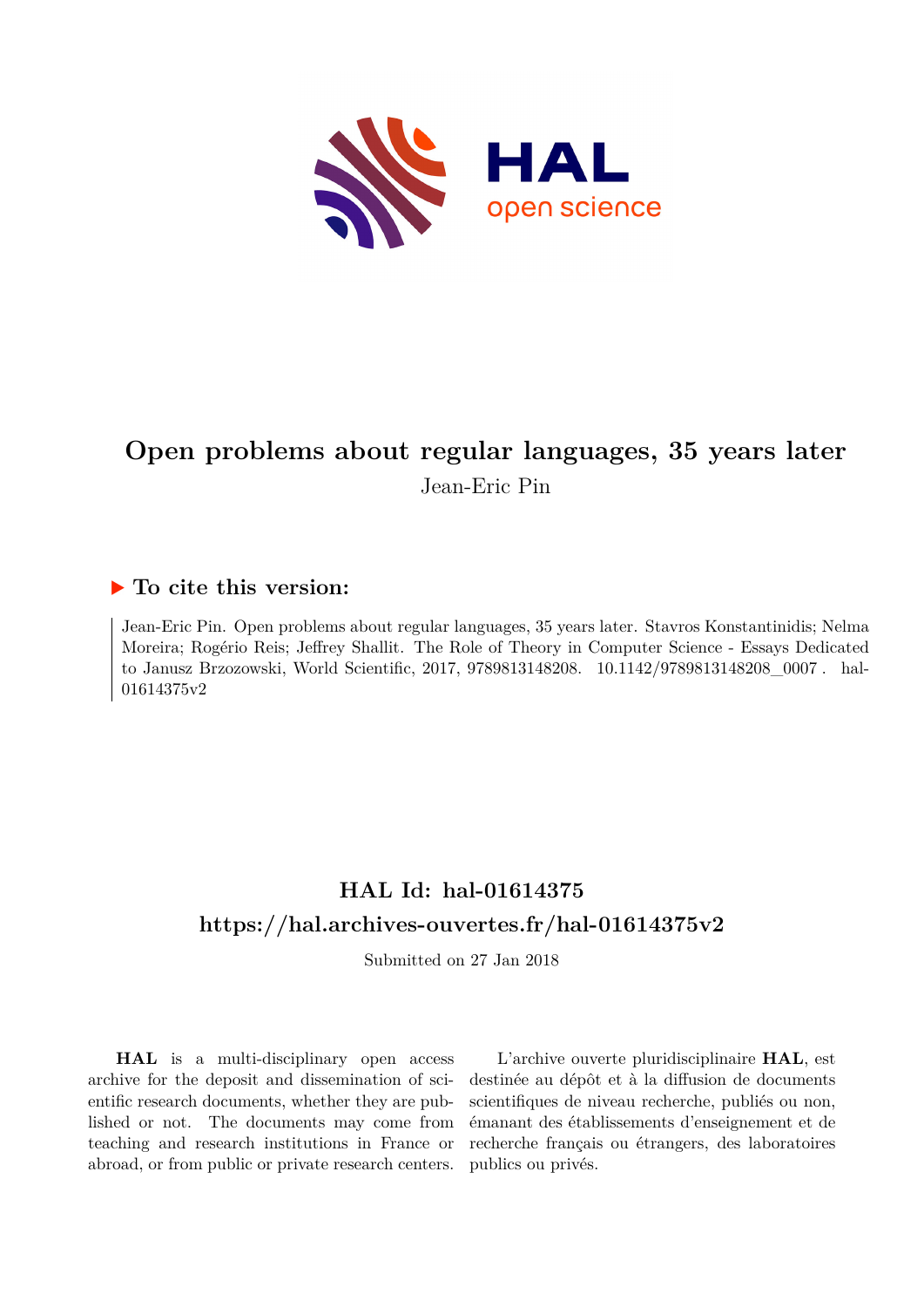# Open problems about regular languages, 35 years later

Dedicated to Janusz A. Brzozowski for his 80th birthday

Jean-Éric Pin  $*$ IRIF, CNRS and Université Paris-Diderot, Case 7014, 75205 Paris Cedex 13, France. <Jean-Eric.Pin@irif.fr>

October 2016

#### Abstract

In December 1979, Janusz A. Brzozowski presented a selection of six open problems about regular languages and mentioned two other problems in the conclusion of his article. These problems have been the source of some of the greatest breakthroughs in automata theory over the past 35 years. This survey article summarizes the state of the art on these questions and the hopes for the next 35 years.

Thirty-five years ago, at a conference in Santa Barbara in December 1979, Janusz A. Brzozowski [8] presented a selection of six open problems about regular languages and mentioned two other topics in the conclusion of his article. These six open problems were, in order, *star height*, *restricted star height*, *group complexity*, *star removal*, *regularity of non-counting classes* and *optimality of prefix codes*. The two other topics were the *limitedness problem* and the *dotdepth hierarchy*.

These problems proved to be very influential in the development of automata theory and were the source of critical breakthroughs. The aim of this paper is to survey these results, to describe their impact on current research and to outline some hopes for the next thirty-five years. Due to the lack of space, the dot-depth hierarchy is treated in a separate article [61].

## 1 Terminology, notation and background

This goal of this section is to fix notation and terminology. We define in particular the notions of syntactic monoid, class of languages, variety, profinite word, profinite identity, semiring and weighted automaton.

In the sequel, A denotes a finite alphabet and 1 denotes the empty word. A semigroup S *divides* a semigroup T if S is a quotient of a subsemigroup of T.

<sup>∗</sup>The author was funded from the European Research Council (ERC) under the European Union's Horizon 2020 research and innovation programme (grant agreement No 670624).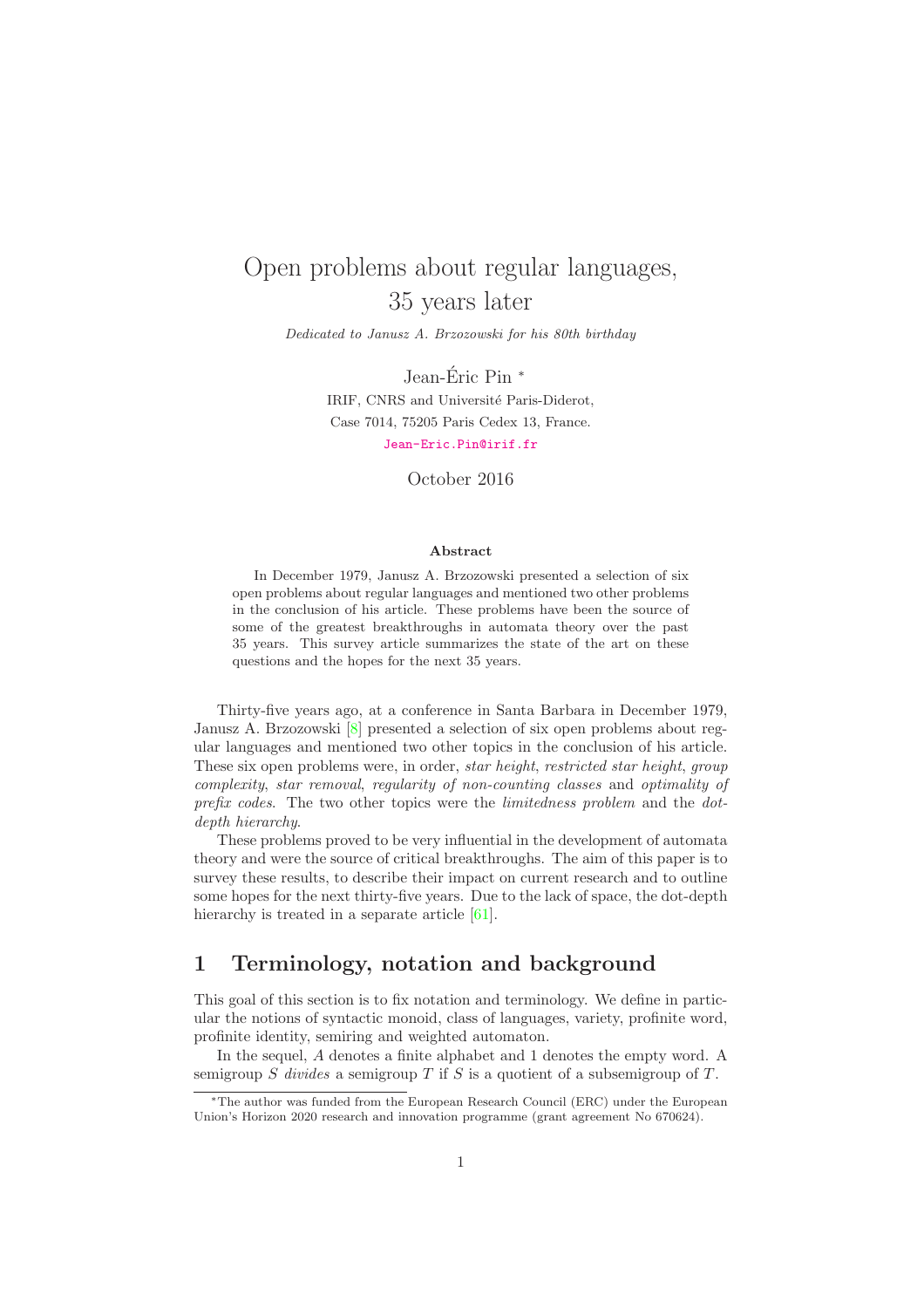#### 1.1 Quotients and syntactic monoid

Given a language L of  $A^*$  and two words x and y, the *left quotient* of L by x is the language

$$
x^{-1}L = \{ u \in A^* \mid xu \in L \}.
$$

Similarly, the *right quotient* of L by y is the language

$$
Ly^{-1} = \{ u \in A^* \mid uy \in L \}.
$$

Finally, we set

$$
x^{-1}Ly^{-1} = \{ u \in A^* \mid xuy \in L \}.
$$

Observe that  $(x^{-1}L)y^{-1} = x^{-1}Ly^{-1} = x^{-1}(Ly^{-1}).$ 

The *syntactic congruence* of a language  $L$  of  $A^*$  is the equivalence relation  $\sim_L$  defined by  $u \sim_L v$  if and only if, for every  $x, y \in A^*$ ,

$$
xuy \in L \iff xvy \in L,
$$

or, equivalently, if

$$
u \in x^{-1}Ly^{-1} \iff v \in x^{-1}Ly^{-1}.
$$

The *syntactic monoid* of L is the quotient  $M(L)$  of  $A^*$  by  $\sim_L$  and the natural morphism  $\eta: A^* \to A^*/\sim_L$  is called the *syntactic morphism* of L.

For instance, the syntactic monoid of the language  $(ab)^*$  is the monoid  $M =$  $\{1, a, b, ab, ba, 0\}$  presented by the relations  $a^2 = b^2 = 0$ ,  $aba = a$ ,  $bab = b$  and  $0a = 0b = 0 = a0 = b0.$ 

### 1.2 Classes of languages

Many properties of languages, such as being regular, finite, commutative, starfree, etc., are defined without any explicit reference to an alphabet. However, these properties do not define a set of languages, unless the alphabet is specified. The notion of class of languages is a convenient way to avoid this problem.

A *class of languages* C associates with each finite alphabet A a set  $\mathcal{C}(A)$ of regular languages<sup>1</sup> of  $A^*$ . A class  $C$  of languages is said to be closed under some operation, such as union, intersection, complement, quotients, product, star, etc., if, for each alphabet A, the set of languages  $\mathcal{C}(A)$  is closed under this operation. Similarly, C is said to be *closed under Boolean operations* if, for each A,  $C(A)$  is a Boolean algebra of languages.

A monoid morphism  $\varphi : A^* \to B^*$  is said to be

- (1) *length-preserving* if  $|\varphi(u)| = |u|$  for all  $u \in A^*$ , or equivalently, if  $\varphi(A) \subseteq$  $B$ :
- (2) *length-increasing* if  $|\varphi(u)| \geq |u|$  for all  $u \in A^*$ , or equivalently, if  $\varphi(A) \subseteq$  $B^+$ ;
- (3) *length-decreasing* if  $|\varphi(u)| \leq |u|$  for all  $u \in A^*$ , or, equivalently, if  $\varphi(A) \subseteq$  $B\cup\{1\}.$

A class of languages C is *closed under inverses of morphisms* if for each morphism  $\varphi: A^* \to B^*$ , the condition  $L \in \mathcal{C}(B)$  implies  $\varphi^{-1}(L) \in \mathcal{C}(A)$ . Closure under inverses of length-increasing, length-decreasing or length-preserving morphisms is defined in the same way.

<sup>&</sup>lt;sup>1</sup>This definition can be extended to nonregular languages, but we are only interested in regular languages in this paper.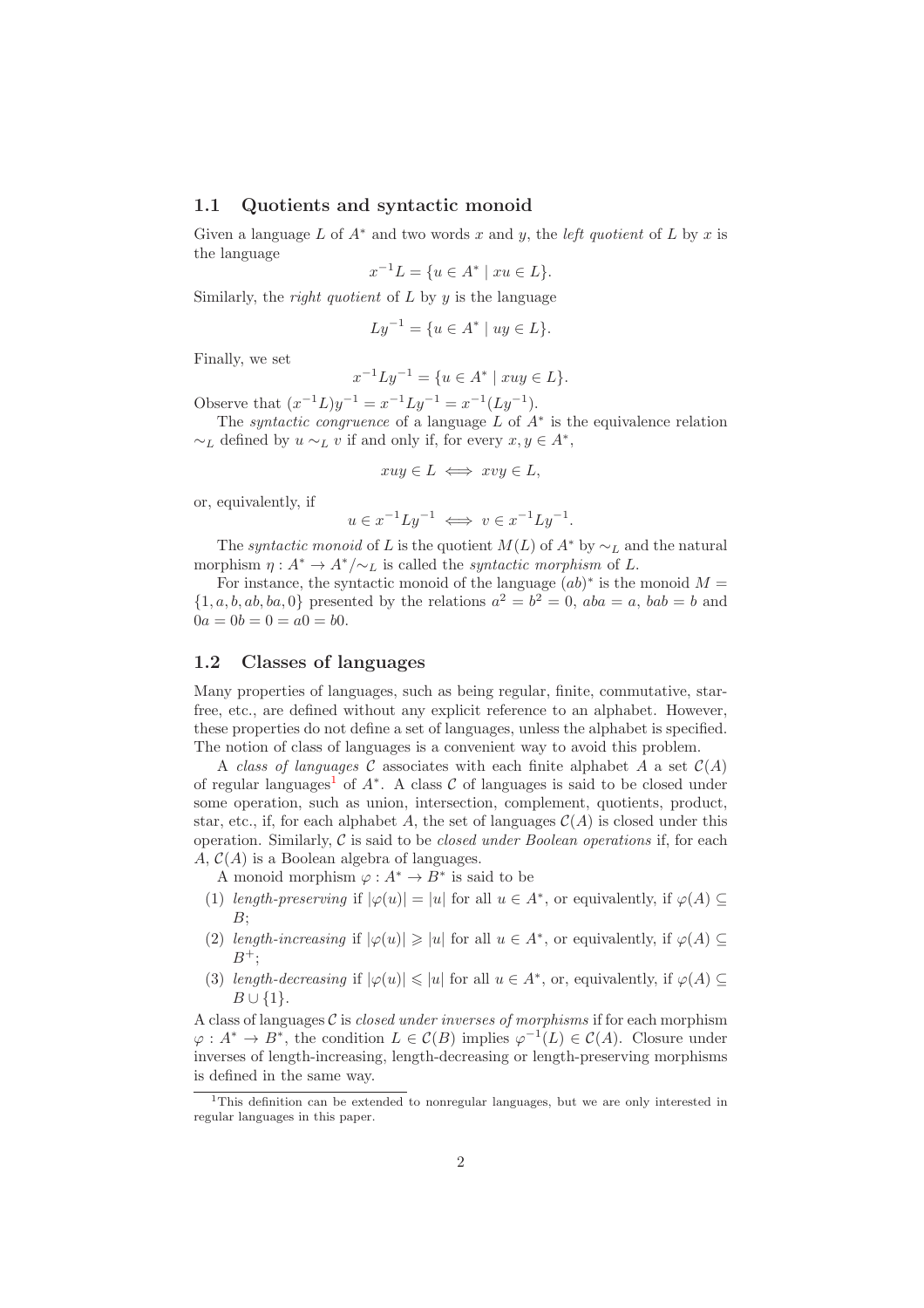#### 1.3 Varieties of languages and varieties of finite monoids

Varieties constitute important examples of classes of languages. A *variety of languages* is a class of languages closed under Boolean operations, left and right quotients and inverses of morphisms. Star-free languages, which will be defined in Section 2, form the most emblematic example of a variety of languages.

Closure under inverses of morphisms can be relaxed by requiring only closure under inverses of length-preserving, length-increasing or length-decreasing morphisms, leading to the notions of lp*-variety*, li*-variety* and ld*-variety*, respectively. These notions were introduced independently by Esik [27] and Straubing [85].

A *variety of finite monoids* is a class of finite monoids closed under taking submonoids, quotients and finite products. We refer the reader to the books [1, 26, 63] for more details on varieties of monoids.

Eilenberg's variety theorem  $[26]$  states that there is a bijective correspondence between varieties of languages and varieties of finite monoids.

Theorem 1.1 *Let* V *be a variety of finite monoids. For each alphabet* A*, let* V(A) *be the set of all languages of* A<sup>∗</sup> *whose syntactic monoid is in* V*. Then* V *is a variety of languages. Moreover, the correspondence*  $V \rightarrow V$  *is a bijection between varieties of finite monoids and varieties of languages.*

Let us just mention for the record that a generalization of Eilenberg's variety theorem also holds for  $lp$ -varieties,  $li$ -varieties and  $ld$ -varieties. See [27, 10, 49, 65, 66, 85] for more details.

#### 1.4 Profinite words

A finite monoid M *separates* two words u and v of A<sup>∗</sup> if there is a monoid morphism  $\varphi: A^* \to M$  such that  $\varphi(u) \neq \varphi(v)$ . We set

 $r(u, v) = \min\{\text{Card}(M) \mid M \text{ is a finite monoid that separates } u \text{ and } v \}$ 

and  $d(u, v) = 2^{-r(u,v)}$ , with the usual conventions  $\min \emptyset = +\infty$  and  $2^{-\infty} = 0$ . Then  $d$  is a *metric* on  $A^*$  and the completion of  $A^*$  for this metric is denoted by  $A^*$ . The (concatenation) product on  $A^*$  can be extended by continuity to  $\widehat{A^*}$ , making  $\widehat{A^*}$  a compact topological monoid, called the *free profinite monoid*. Its elements are called *profinite words*.

This abstract definition does not make it easy to really understand what a profinite word is. Actually, although  $\widehat{A^*}$  is known to be uncountable if A is nonempty, it is difficult to exhibit "concrete" examples of profinite words, other than words of A<sup>∗</sup> . One such example can be obtained as a consequence of a standard result of semigroup theory:

*Given an element* s *of a compact semigroup* S*, the closed subsemigroup of* S *generated by* s *contains a unique idempotent, usually denoted by* s ω*.*

In particular, if u is a profinite word, then  $u^{\omega}$  is also a profinite word. For instance, if  $A = \{x, y\}$ , then  $(xy)^{\omega}$  and  $((xy)^{\omega}yx(yxy)^{\omega})^{\omega}$  are examples of profinite words.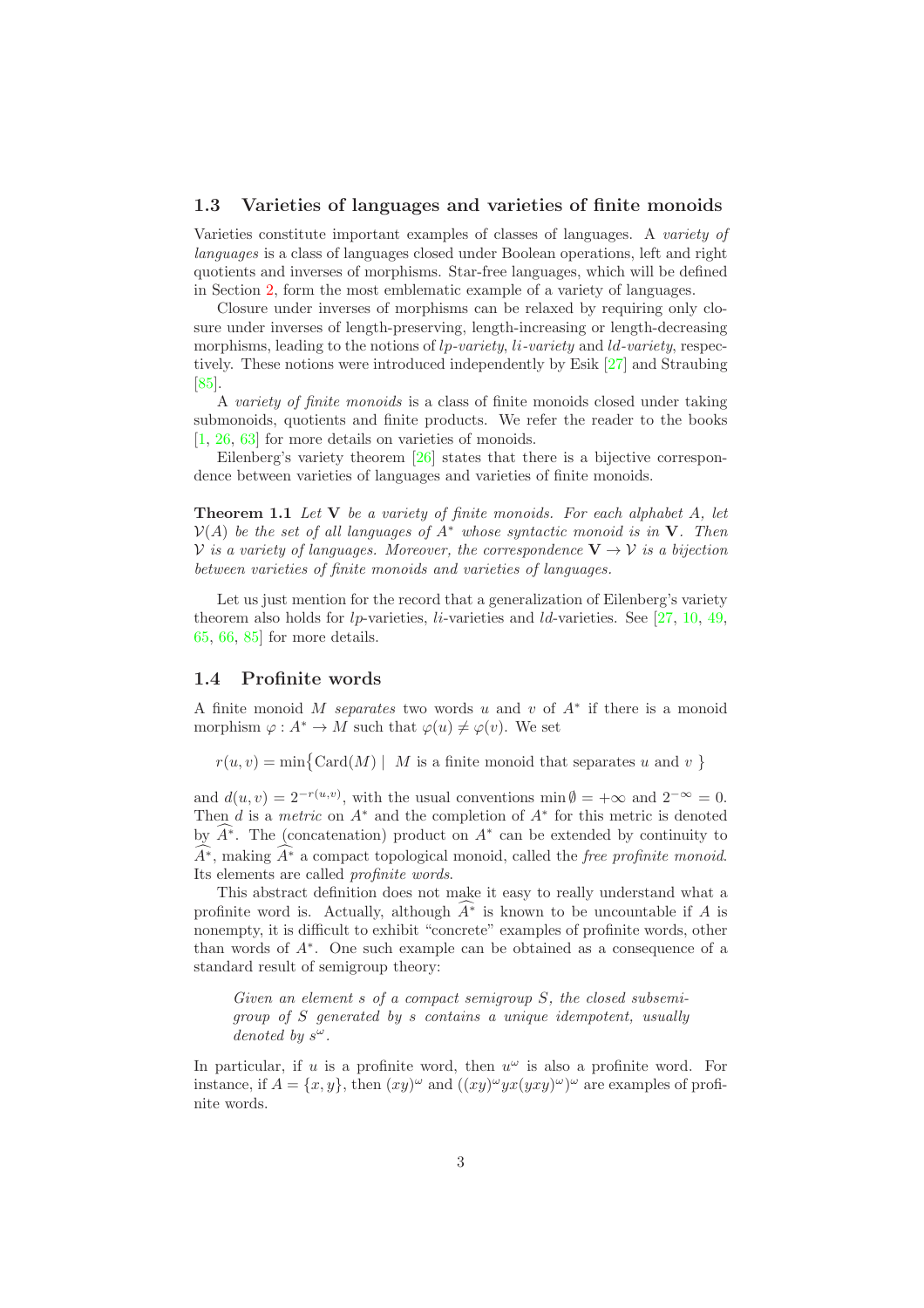### 1.5 Profinite identities

Let M be a finite monoid. Let us equip M with the discrete metric  $d$ , defined by  $d(x, x) = 0$  and  $d(x, y) = 1$  if  $x \neq y$ . Then every morphism  $\varphi : A^* \to M$  is uniformly continuous since  $d(x, y) < 2^{-|M|}$  implies  $\varphi(x) = \varphi(y)$ . Thus  $\varphi$  admits a unique continuous extension  $\hat{\varphi} : \widehat{A^*} \to M$ .

Let  $u, v$  be two profinite words on some alphabet  $B$ . We say that a finite monoid M *satisfies the profinite identity*  $u = v$  if the equality  $\hat{\varphi}(u) = \hat{\varphi}(v)$  holds for all morphisms  $\varphi : B^* \to M$ . For instance, a monoid is commutative if and only if it satisfies the identity  $x_y = y_x$ . It is *aperiodic* if and only if it satisfies the identity  $x^{\omega}x = x^{\omega}$ .

Reiterman's theorem [72] states that a class of finite monoids is a variety if and only if it can be defined by a set of profinite identities. Since varieties of languages are in bijection with varieties of finite monoids, one can also define varieties of languages by profinite identities. This was made precise by Gehrke, Grigorieff and the author [28] as follows.

Let L be a regular language of  $A^*$  and let  $\eta : A^* \to M$  be its syntactic morphism. Then  $\eta$  admits a unique continuous extension  $\hat{\eta} : A^* \to M$ . In the same way, every monoid morphism from  $B^*$  to  $A^*$  admits a unique continuous extension  $\hat{\varphi}: B^* \to A^*$ . Given two profinite words u and v on the alphabet B, we say that L *satisfies the profinite identity*  $u = v$  if the equality  $\hat{\eta}(\hat{\phi}(u)) =$  $\hat{\eta}(\hat{\varphi}(v))$  holds for all morphisms  $\varphi : B^* \to A^*$ . Reiterman's theorem can now be transposed to varieties of languages:

*A class of languages is a variety of languages if and only if it can be defined by a set of profinite identities.*

A similar characterization was also proved  $[28]$  for lp-varieties, li-varieties and  $ld$ -varieties. We just state this result for  $ld$ -varieties, the other cases being similar. Let us say that a regular language *satisfies the profinite*  $ld$ -*identity*  $u = v$ if the equality  $\hat{\eta}(\hat{\varphi}(u)) = \hat{\eta}(\hat{\varphi}(v))$  holds for all length-decreasing morphisms  $\varphi: B^* \to A^*$ . Then one can state

*A class of languages is a* ld*-variety of languages if and only if it can be defined by a set of profinite* ld*-identities.*

We refer the reader to [2] for a detailed study of profinite identities defining varieties of finite monoids and to the survey [65] for profinite equations on languages.

### 1.6 Semirings

A *semiring* is a set K equipped with two binary operations, written additively and multiplicatively, and two elements 0 and 1, satisfying the following conditions:

- (1)  $K$  is a commutative monoid for the addition with identity 0,
- $(2)$  K is a monoid for the multiplication with identity 1,
- (3) Multiplication is distributive over addition: for all  $s, t_1, t_2 \in K$ ,  $s(t_1+t_2)$  $st_1 + st_2$  and  $(t_1 + t_2)s = t_1s + t_2s$ ,
- (4) for all  $s \in K$ ,  $0s = s0 = 0$ .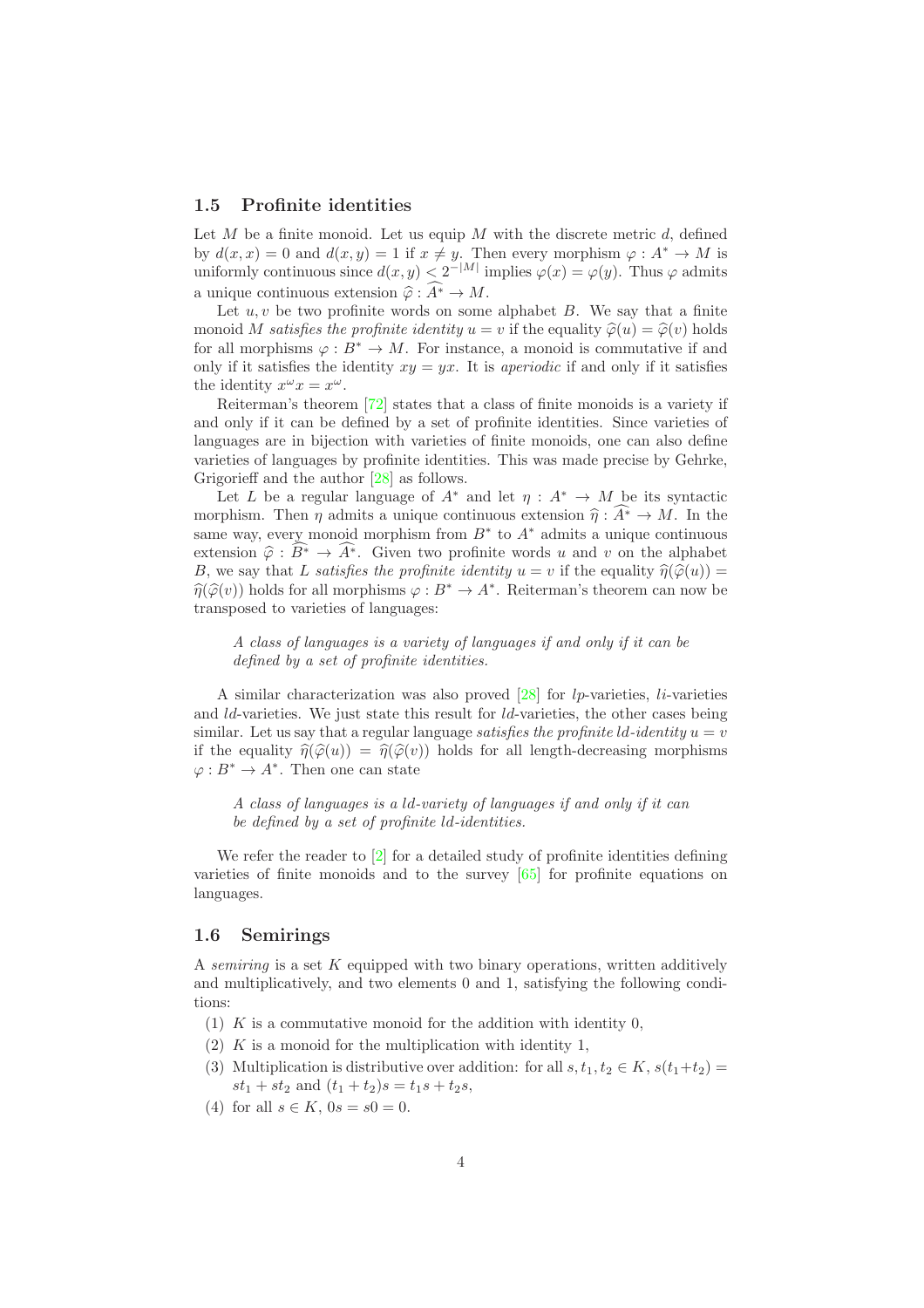Examples of semirings include  $(N, +, \times)$ ,  $(\mathbb{Z}, +, \times)$  and the *tropical semirings*  $(N \cup \{+\infty\}, \min, +)$  and  $(N \cup \{-\infty\}, \max, +)$ . The set of languages over  $A^*$ also forms a semiring with union as addition and concatenation product as multiplication. Consequently, we adopt the algebraic notation which consists of writing + for union, 0 for the empty language and u for the language  $\{u\}$ , when u is a word. Thus, for instance,  $1 + ab + ba + bb$  denotes the language  $\{1, ab, baa, bb\}.$ 

Let K be a semiring. We let  $K\langle A \rangle$  (respectively  $K\langle A \rangle$ ) denote the semiring of *formal power series* in noncommutative (respectively commutative) variables in A with coefficients in K. We let also  $K\langle A \rangle$  (respectively  $K[A]$ ) denote the semiring of *polynomials* in noncommutative (respectively commutative) variables in  $A$  with coefficients in  $K$ .

### 1.7 Weighted automata

Let K be a semiring. A K*-weighted automaton* (or K*-transducer* ) is a quintuple  $\mathcal{A} = (Q, A, E, I, F)$ , where Q (resp., I, F) is the *set of states* (resp., *initial* and *final* states) and A is the *input alphabet*. The set of *transitions* E is a subset of

 $Q \times A \times K \times Q$ . A transition  $(q, a, x, q')$  is also written as  $q \stackrel{a|x}{\longrightarrow} q'$ . A path

$$
q_0 \xrightarrow{a_1|x_1} q_1 \xrightarrow{a_2|x_2} q_2 \cdots \cdots q_{n-1} \xrightarrow{a_n|x_n} q_n
$$

is successful if  $q_0 \in I$  and  $q_n \in F$ . The *output* of this path is the product  $x_1x_2\cdots x_n$ .

The function  $\tau : A^* \to K$  realized by A is defined as follows. Given a word  $u \in A^*, \tau(u)$  is the sum of the outputs of all successful paths of label u. If there is no successful path of label  $u$  the output is 0. Note that addition and product refer to the operations of the semiring  $K$ . Thus, if  $K$  is the tropical semiring (N ∪ {+ $\infty$ }, min, +), the output of a path is the *sum*  $x_1 + x_2 + \cdots + x_n$  and  $\tau(u)$  is the *minimum* of the outputs of all successful paths of label u.

Automata with outputs in the tropical semiring are sometimes called *automata with distance* [32, 34, 35, 36] or *distance automata* [44, 43, 45].

## 2 Star height

*Extended regular expressions* on the alphabet A are defined recursively as follows:

- (1) 0, 1 and a, for each  $a \in A$ , are regular expressions.
- (2) If E and F are extended regular expressions, then  $(E + F)$ ,  $(EF)$  and  $(E)^c$  and  $(E)^*$  are regular expressions.

The *value* of an extended regular expression  $E$  is the language of  $A^*$  obtained from  $E$  by interpreting  $(E)^c$  as the complement of  $E$  and the other operators as union, concatenation and star.

The *star height* of an extended regular expression is the maximum nested depth of stars in the expression. For instance

$$
\left(\left(a(ba)^*b^c\right)^* + \left(b(aa)^*b + a\right)^* + \left(b(a+b)^*bb\right)^c\right)^*
$$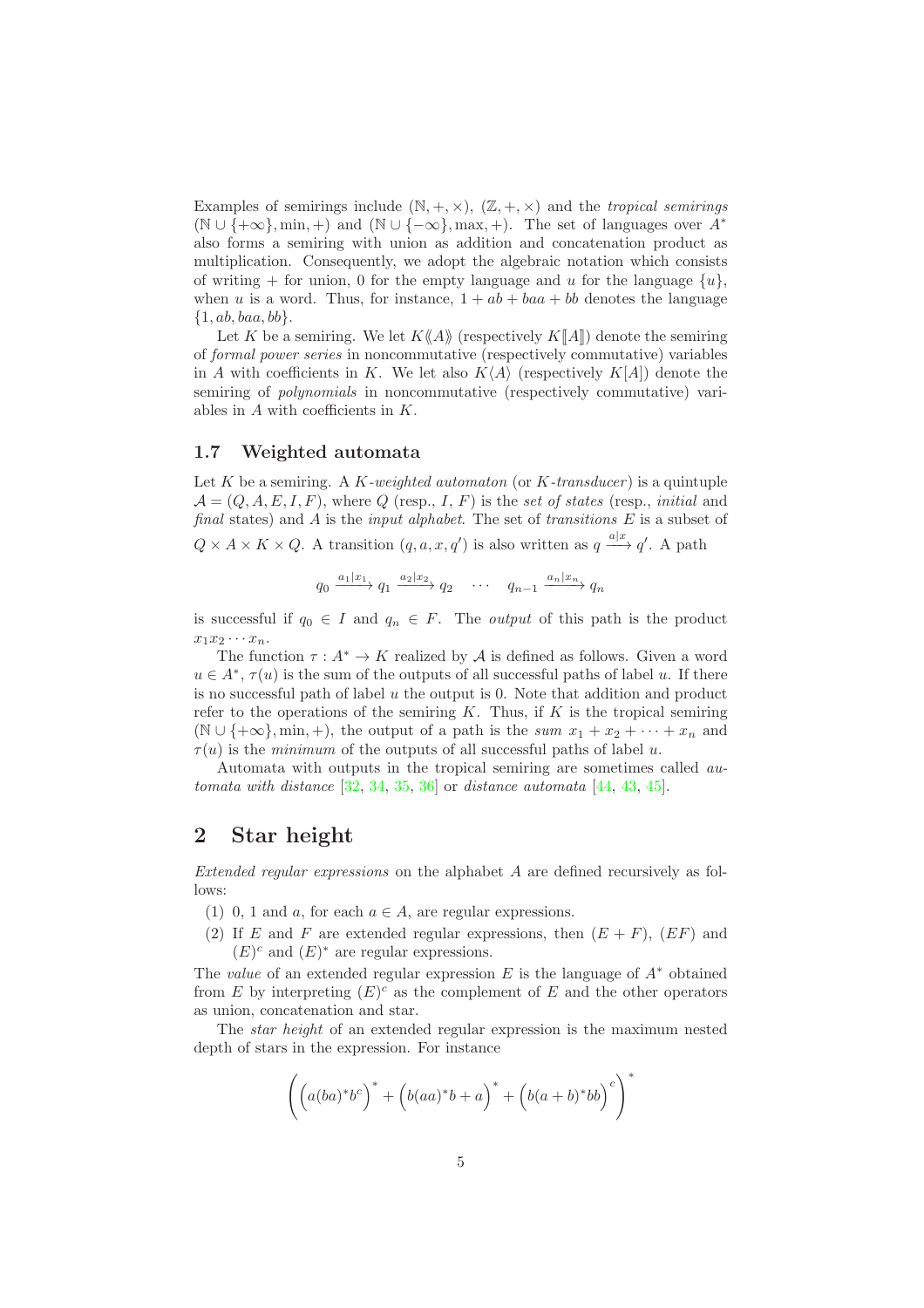is an extended regular expression of star height 3. More formally, the *star height*  $h(E)$  of an extended regular expression E is defined recursively by

- (1)  $h(0) = 0$ ,  $h(1) = 0$  and, for each  $a \in A$ ,  $h(a) = 0$ .
- (2) If E and F are regular expressions, then  $h((E)^c) = h(E)$ ,  $h((E+F)) =$  $h((EF)) = \max(h(E), h(F))$  and  $h((E)^*) = h(E) + 1$ .

The *star height*  $h(L)$  of a regular language L is the minimum of the star heights of the extended regular expressions representing L. In other words

 $h(L) = \min\{h(E) | E$  is an extended regular expression of value  $L\}$ .

Note that allowing intersection would not change the star height of a language since  $K \cap L = (K^c + L^c)^c$ . The *star height problem* is the following question:

Problem 1 *Is there an algorithm which computes the star height of a given regular language?*

A language of star height 0 is said to be *star-free*. For instance, the language  $A^* = \emptyset^c$  is star-free and so is the language  $(ab)^*$  on the alphabet  $A = \{a, b\}$ since

 $(ab)^* = (bA^* \cup A^*a \cup A^*aaA^* \cup A^*bbA^*)^c = (b\emptyset^c \cup \emptyset^c a \cup \emptyset^c aa \emptyset^c \cup \emptyset^c bb \emptyset^c)^c.$ 

Star-free languages were characterized by Schützenberger [77] in 1965.

Theorem 2.1 *A language is star-free if and only if its syntactic monoid is aperiodic.*

Theorem 2.1 gives an algorithm to decide whether a language is star-free. For instance, the language  $(aa)^*$  is not star-free, and hence has star height 1, since its syntactic monoid is the cyclic group of order 2, a non-aperiodic monoid.

Theorem 2.1 also suggests that languages of star height  $\leq n$  form a variety of languages, and can therefore be characterized by a property of their syntactic monoid. This hypothesis, explicitly mentioned in Henneman's thesis [37] in 1971, has never been invalidated. However, the author [62] proved in 1978 that, for any finite monoid  $M$ , there is a finite language  $F$  such that  $M$  divides the syntactic monoid of  $F^*$ , with the following consequence:

**Theorem 2.1** *If the languages of star-height*  $\leq 1$  *form a variety of languages, then all regular languages have star-height*  $\leq 1$ *.* 

Proposition 2.1 appears to kill the algebraic approach, unless every language has star height 0 or 1. However, Straubing, Thérien and the author  $[67]$  proved in 1992 a weaker property: the languages of star-height  $\leq n$  form a *ld-variety*.

**Theorem 2.2** *For each n, the class of all languages of star-height*  $\leq n$  *is closed under Boolean operations, quotients and inverse of length-decreasing morphisms.*

As we have seen, ld-varieties of languages can be defined by profinite ld*-identities*. Therefore, it would suffice to find a single nontrivial *ld*-identity satisfied by all languages of star-height  $\leq 1$  to prove the existence of a language of star-height > 1. Unfortunately, no such identity is known and we still have no example of a language of star height 2. Several past candidates have been turned down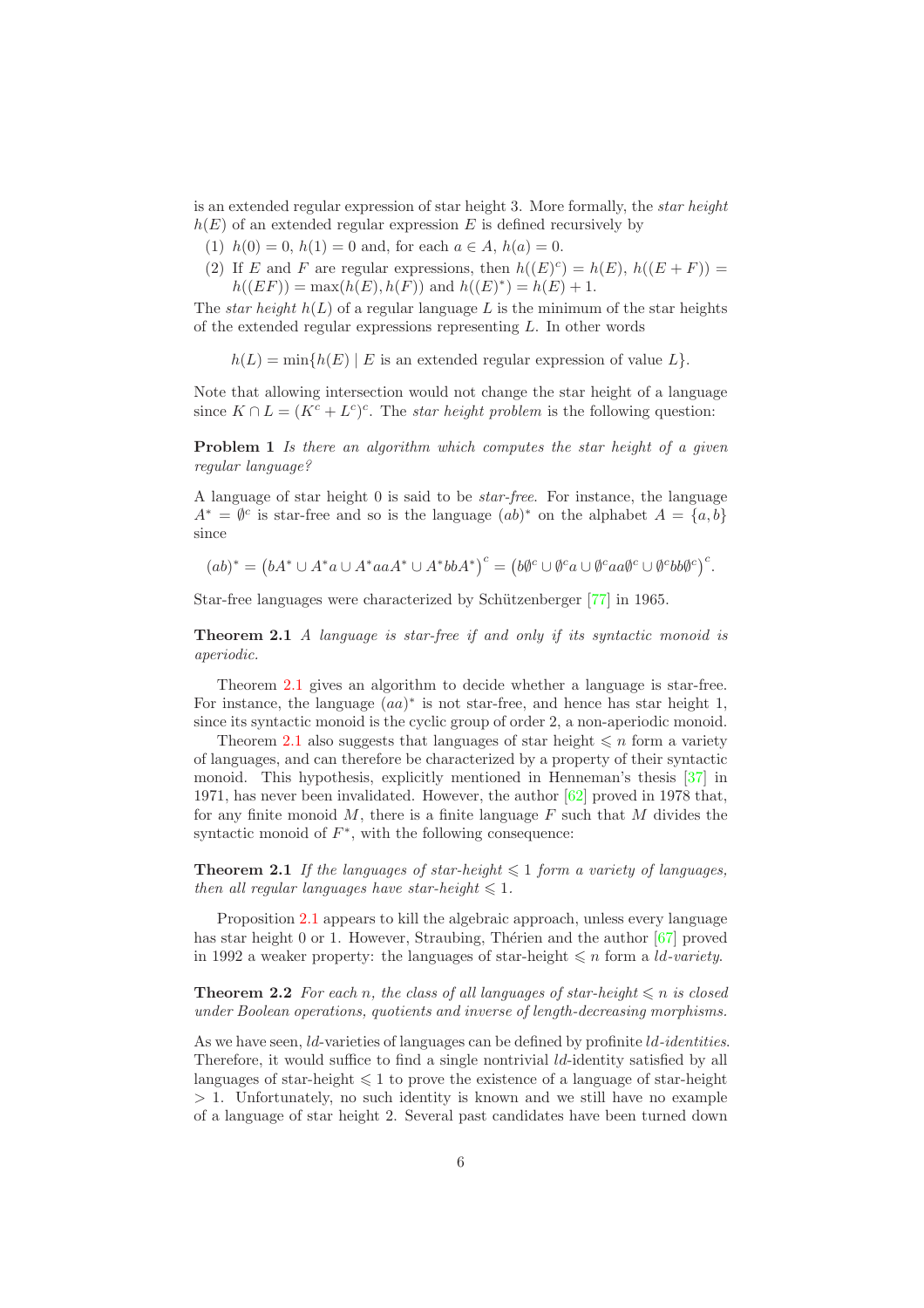[67, 87, 75], but languages of the form  $\pi^{-1}(1)$ , where  $\pi$  is a surjective morphism from  $A^*$  onto a sufficiently complicated group (say the symmetric group  $S_5$ ) might be reasonable candidates.

On the other hand, if you believe that all languages have star-height  $\leq 1$ , it "just" remains to prove that the languages of star-height  $\leq 1$  are closed under inverses of morphisms. One difficulty is that even languages of the form  $\varphi^{-1}(F^*)$ , where  $\varphi$  is a morphism and F is finite, can be extremely complicated. In particular, we do not know whether the  $ld$ -variety generated by the languages of the form  $F^*$ , where  $F$  is finite, is the variety of all regular languages. A very partial result has been obtained in this direction. Daviaud and Paperman [18] gave profinite equations characterizing the closure under Boolean operations and quotients of the set of languages of the form  $u^*$ , where u is a word. However, finding a characterization of the *ld*-variety generated by these languages is still an open problem and moreover, there is still a giant step to pass from  $u^*$  to  $F^*$ .

An interesting logical approach was proposed by Lippert and Thomas [53]. The idea was to consider star-free expressions with an additional constant  $L$ , where  $L$  is a fixed language. However, Lippert and Thomas proved that the equivalence between star-free expressions and first-order logic [59] fails to extend to this setting: the relativized star-free expressions are strictly weaker than the corresponding first-order formulas.

## 3 Limitedness problem and restricted star height

This section gathers two problems, the limitedness problem and the restricted star height problem. As we will see, the former one can be viewed as a warmup problem for the latter one.

#### 3.1 Limitedness problem

The limitedness problem is not only interesting on its own, but the tools introduced to solve it ultimately led to an elegant solution to the restricted star-height problem. They proved to be very influential in automata theory and they are still the topic of very active research.

The *Kleene star* of a language L is defined as the infinite union

$$
L^* = 1 + L + L^2 + \dots = \sum_{n \ge 0} L^n.
$$

The question arises whether this infinite sum can be truncated. A language is said to be k*-limited* if

$$
L^* = 1 + L + \dots + L^k = (1 + L)^k.
$$

It is easy to see that L is k-limited if and only if  $1 + L$  is k-limited. Moreover, if L contains the empty word, then L is k-limited if and only if  $L^* = L^k$ .

A language is *limited* (or has the *finite power property*) if it is k-limited for some  $k > 0$ . According to Simon [80], the *limitedness problem* was first proposed by Brzozowski in 1966 during the seventh SWAT (now FOCS) Conference. It can be stated as follows:

Problem 2 *Decide whether a given regular language is limited or not.*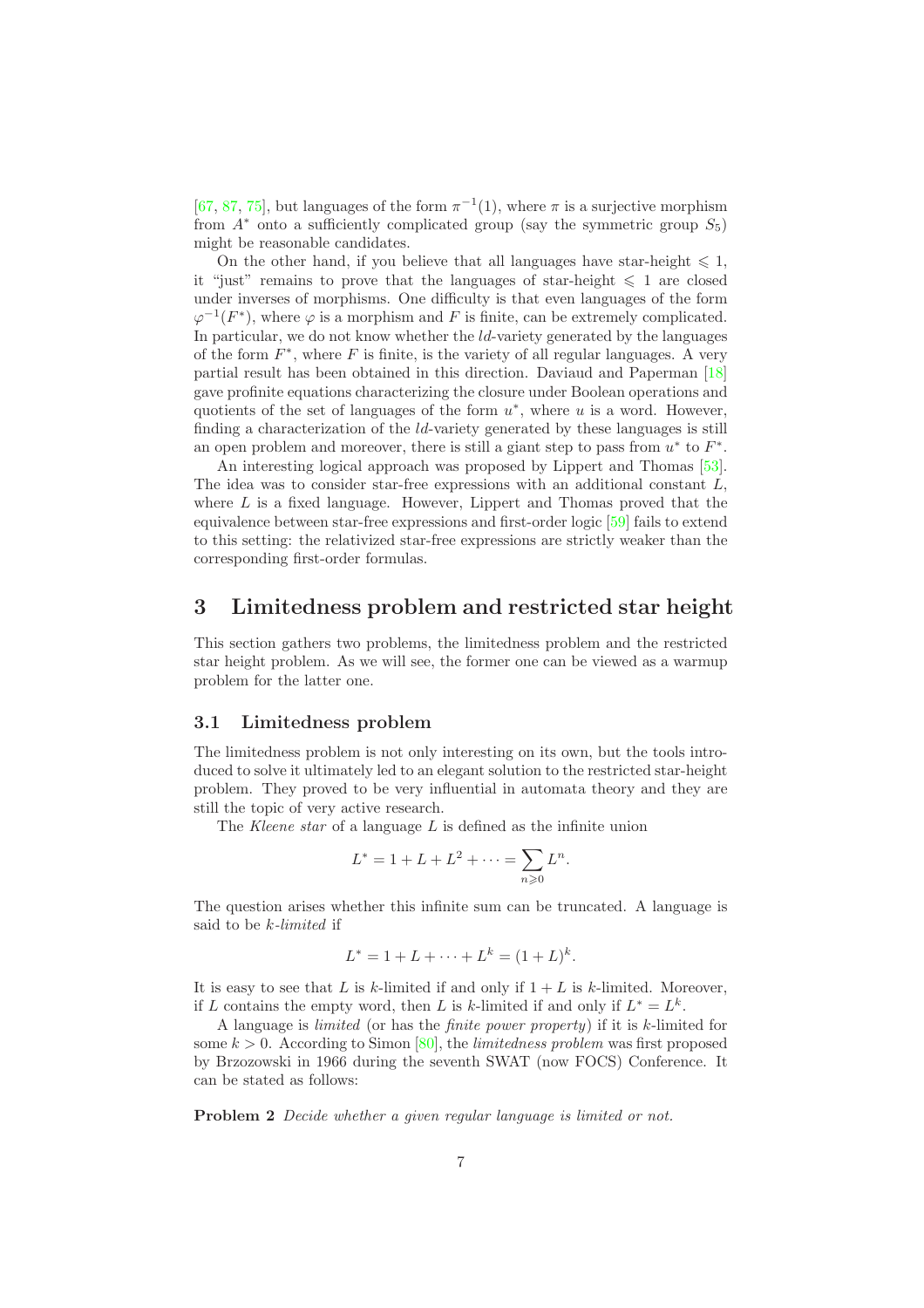

The minimal automaton  $A$  of  $L$ .

An automaton  $\mathcal{B}$  for  $L^*$ , with weights added.

**Figure** 3.1: A 4-limited language:  $L^* = (1 + L)^4$ .

After some preliminary work by Linna [52] in 1973, the problem was solved independently by Hashiguchi [31] and Simon [79] in the late seventies, and an elegant semigroup solution was proposed by Kirsten  $[41]$  in 2002. Hashiguchi's solution worked directly on the minimal deterministic automaton recognizing L. Simon went another way and came up with a very simple reduction to a problem on weighted automata. Given the considerable influence of this method on subsequent research, it is worth explaining his idea. Given a regular language L, consider the function  $f_L : A^* \to \mathbb{N} \cup \{+\infty\}$  defined by

$$
f_L(u) = \begin{cases} \min\{n \mid u \in L^n\} & \text{if } u \in L^*; \\ +\infty & \text{otherwise.} \end{cases}
$$

It is clear that  $L$  is  $k$ -limited if and only if the range of  $f_L$  is contained in  $\{0, \dots, k\} \cup \{\pm \infty\}.$  Consequently, L is limited if and only if  $f_L$  has a finite range. Now,  $f_L$  can be computed by a weighted automaton with output in the tropical semiring ( $\mathbb{N} \cup \{+\infty\}$ , min, +). Let us describe this construction on the example proposed by Simon [80] in his 1988 survey.

Let  $A = \{a, b\}$  and  $L = (a+b)(b^2 + (a+ba)b^*a)^*$ . We start with a standard automaton  $A$  for  $L$ , represented on the left hand side of Figure 3.1. Next we build an automaton  $\mathcal B$  accepting  $L^*$  by the standard construction and convert it to a weighted automaton by adding a 0-output to each transition of  $A$  and a 1-output to each new transition in  $\beta$  (the dashed transitions in Figure 3.1). Intuitively, there is a fee of 1 each time a path reaches state 1 and hence this weighted automaton realizes  $f<sub>L</sub>$ . Thus the limitedness problem can be reduced to the *finite range problem* for weighted automata.

Problem 3 *Decide whether or not the behaviour of a given weighted automaton has a finite range.*

For the limitedness problem, it suffices to solve the finite range problem for weighted automata over the tropical semiring. But historically, the finite range problem was first studied for the semiring  $(N, +, \times)$  by Mandel and Simon [56] in 1977 and for fields by Jacob [39] in 1978. The first solution for the tropical semiring was given by Simon [79] in 1978. Successive improvements were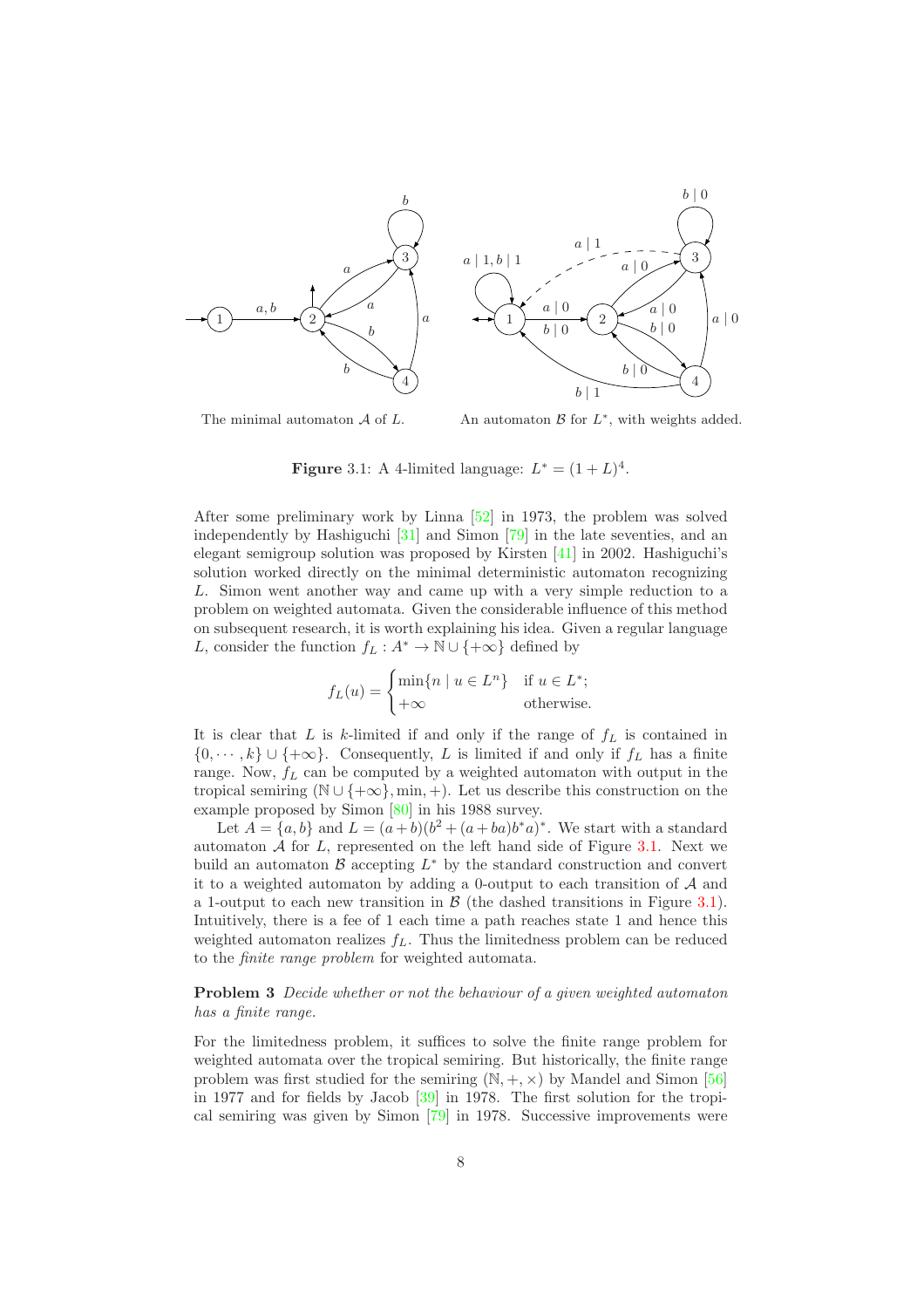proposed by Hashiguchi  $[32, 35]$  (1982 and 1990), Leung  $[50]$  (1987) and Simon [80, 81] (1988 and 1994). See the survey [64] for more details.

**Theorem 3.1** *The finite range problem for the tropical semiring* ( $\mathbb{N}\cup\{+\infty\}$ , min, +) *is decidable.*

The complexity of the problem was also analyzed. Hashiguchi [36] showed in 2000 that every n-state distance automaton is either unlimited or limited by  $2^{C(n)}$ , where  $C(n) = 4n^3 + n \ln(n+2) + n \leq 4n^3 + n^2 + 2n$ . In 2004, Leung and Podolskiy [51] improved this bound to  $C(n) = 3n^3 + n \ln n + n - 1$  and proved that limitedness of distance automata is decidable in PSPACE. The problem is in fact PSPACE-complete, as shown by Kirsten [44].

The limitedness problem is undecidable for context-free languages, see Hugues and Selkow [38]. Kirsten and Richomme [42, 46] also investigated the limitedness problem in trace monoids.

### 3.2 Restricted star height

Regular expressions on the alphabet A are defined recursively as follows:

- (1) 0, 1 and a, for each  $a \in A$  are regular expressions.
- (2) if E and F are regular expressions, then  $E + F$ ,  $(E)(F)$  and  $(E)^*$  are regular expressions.

The notion of *restricted star height* of a regular expression is the maximum nested depth of stars in the expression. For instance

$$
\left(\left(a(ba)^{*}b\right)^{*}+\left(b(aa)^{*}b+c\right)^{*}\right)^{*}
$$

is a regular expression of height 3. More formally, the *restricted star height*  $h(E)$  of a regular expression E is defined recursively by

- (1)  $h(0) = 0$ ,  $h(1) = 0$  and, for each  $a \in A$ ,  $h(a) = 0$ .
- (2) If E and F are regular expressions, then  $h(E+F) = h(EF) = \max(h(E), h(F))$ and  $h((E)^*) = h(E) + 1$ .

The *value*  $v(E)$  of a regular expression E is the language of  $A^*$  represented by E. Formally,  $v$  is a function from the set of regular expressions to the set of regular languages of A<sup>∗</sup> defined by

- (1)  $v(0) = 0$ ,  $v(1) = 1$  and  $v(a) = a$  for each  $a \in A$ ,
- (2) if E and F are two regular expressions,  $v(E \cup F) = v(E) \cup v(F)$ ,  $v(EF) =$  $v(E)(F)$  and  $v(E^*) = v(E)^*$ .

The *restricted star height*  $h(L)$  of a regular language L is the minimum of the restricted star heights of the regular expressions which represent it. In other words

 $h(L) = \min\{h(E) \mid E \text{ is a regular expression such that } v(E) = L\}.$ 

The star height problem was raised by L.C. Eggan [25] in 1963:

Problem 4 *Is there an algorithm which computes the restricted star height of a given regular language?*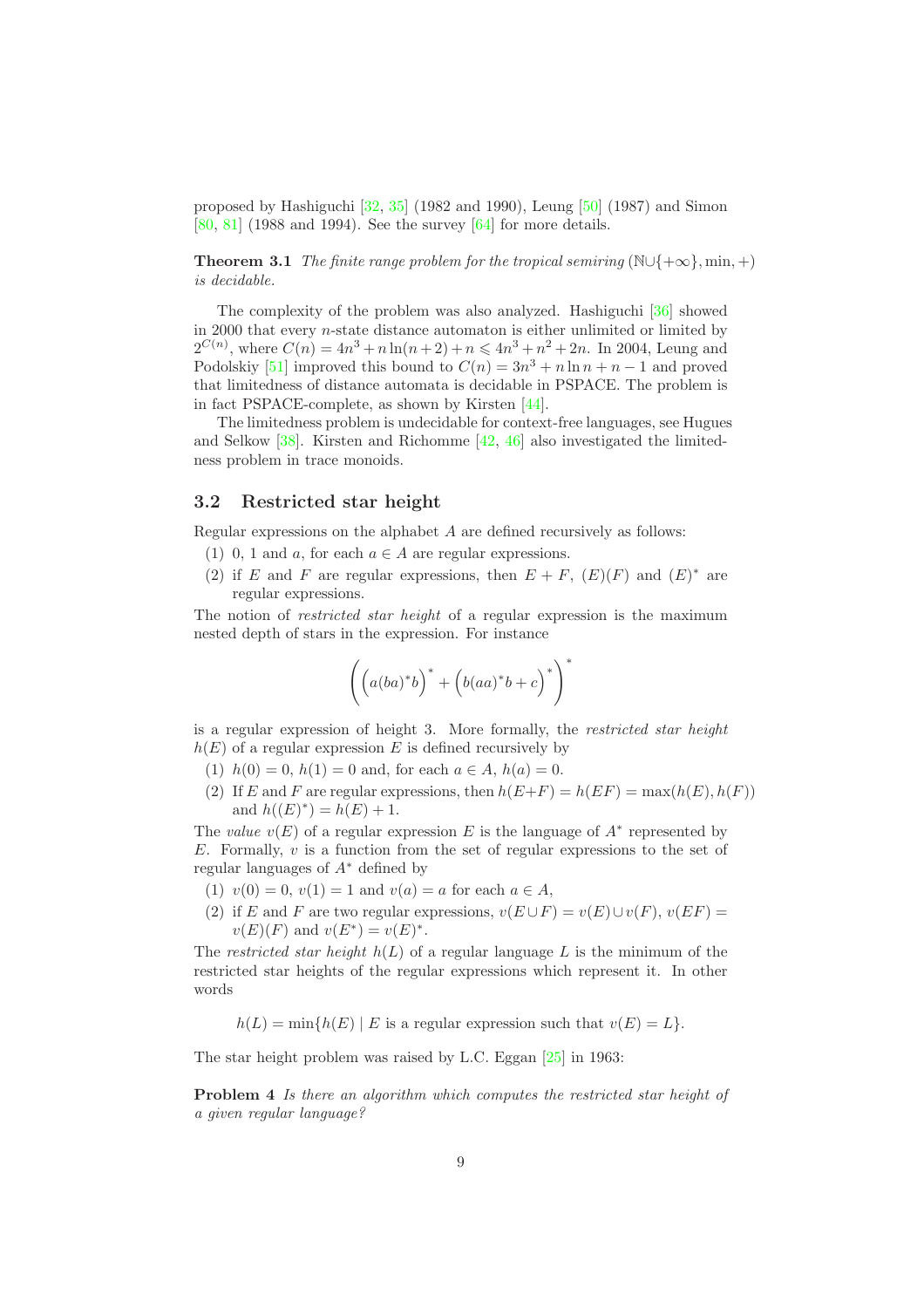Dejean and Schützenberger [20] first proved in 1966 that for each  $n \geq 0$ , there exists a language of restricted star height  $n$ . Only a few partial results [11, 12, 13, 14, 37] were known until Hashiguchi [33] proved in 1982 that restricted star height one is decidable. A few years later, in 1988, Hashiguchi [34] succeeded to prove the general case: restricted star height is decidable. However, Hashiguchi's proof is hard to read and yields an algorithm of non-elementary complexity (cf. Lombardy's thesis [54], Annexe B and examples by Lombardy and Sakarovitch [55]). It took 25 years to obtain Hashiguchi's first solution to Eggan's problem but it took another 23 years until Kirsten [45] found a simplified proof in 2005. Just like for the limitedness problem, the idea of this proof is to reduce the restricted star-height problem to finding upper bounds for the function computed by a new kind of automata, the nested-distance desert automata. The resulting algorithm has a complexity in double exponential space.

Nested-distance desert automata are a particular case of *hierarchical cost automata*. A hierarchical cost automaton is a nondeterministic finite automaton equipped with a totally ordered finite set of counters, initially set to zero. Transitions can increment or reset a given counter, but then all counters of smaller rank have to be reset. A cost automaton is defined in a similar way, but the counters are not ordered and thus transitions can only increment or reset a given counter. These notions have been widely studied in the recent years, notably by Kirsten [44, 43], Bojanczyk and Colcombet [5, 6, 16, 17]. Very recently, Bojanczyk [5] proved that the limitedness problem for cost automata reduces to solving Gale-Stewart games with  $\omega$ -regular winning conditions, which leads to an entirely new proof of the decidability of the restricted star-height problem.

Even with the progress realised in the recent years, the complexity of the algorithms seemed to exclude the possibility of any practical computation. However, Fijalkow, Gimbert, Kelmendi and Kuperberg addressed the challenge by writing a C++-programme computing the star-height of regular languages accepted by (small) automata, as part of their package ACME++ (*Automata with Counters, Monoids and Equivalence*), freely available at http://www.liafa.univ-paris-diderot.fr/~nath/?pag

Let me conclude these two sections on star-height by suggesting another problem. Let us define an *intermediate regular expression* as an extended regular expression allowing union and intersection but not complement. Intermediate regular expressions are clearly more general than regular expressions but less general than extended regular expressions. The *intermediate star-height* of a language is the minimum of the star heights of the intermediate regular expressions representing the language. The intermediate version of Problems 1 and 4 can now be stated as follows:

Problem 5 *Are there languages of arbitrary intermediate star-height? Is there an algorithm which computes the intermediate star height of a given regular language?*

## 4 Group complexity

In this section, all semigroups and groups are supposed to be finite.

The Krohn-Rhodes theorem states that every semigroup S divides a finite alternating wreath product of groups and aperiodic semigroups.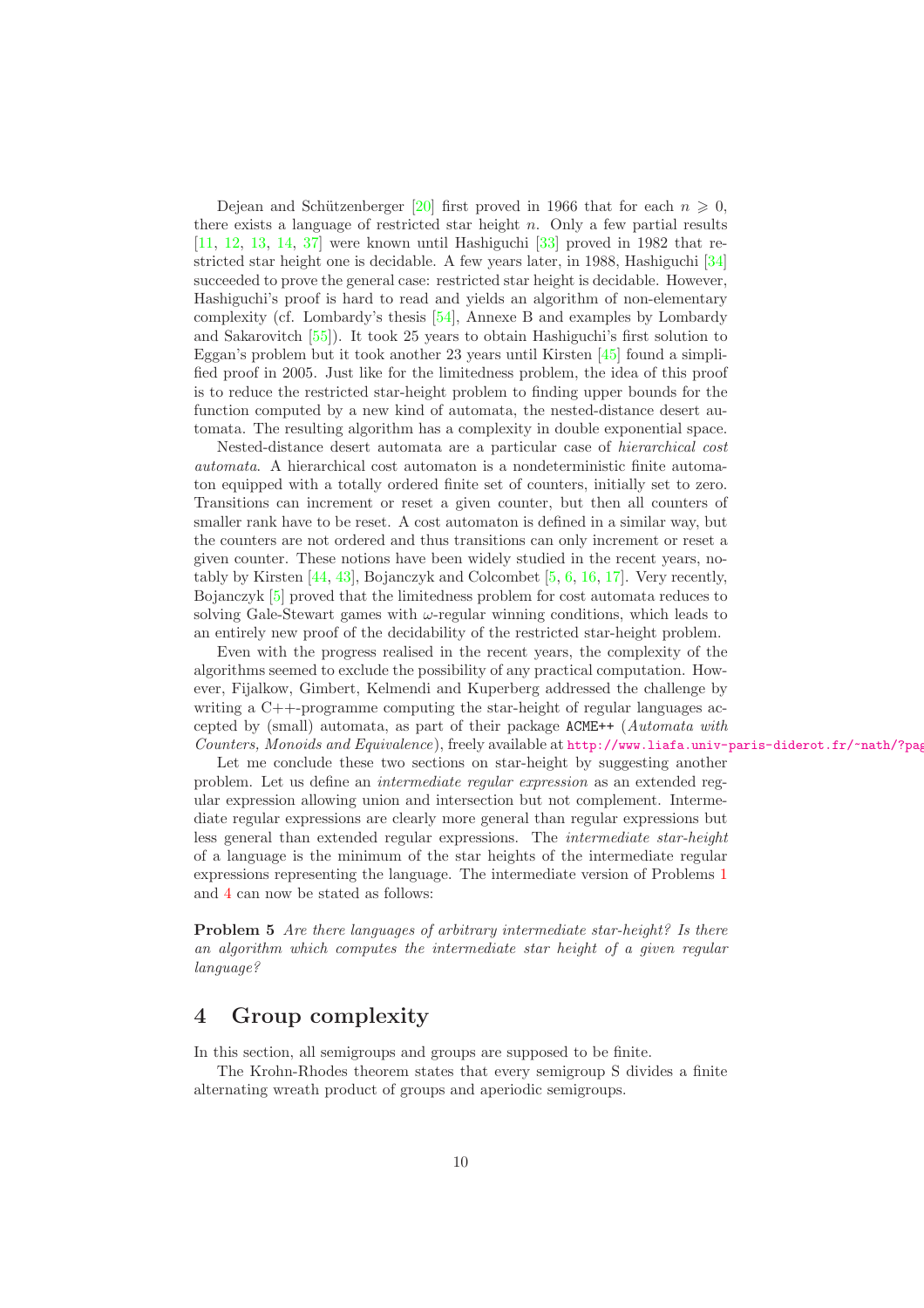Theorem 4.1 (Krohn-Rhodes 1966) *Every semigroup* S *divides a wreath product of the form*

$$
A_0 \circ G_1 \circ A_1 \cdots A_{n-1} \circ G_n \circ A_n, \tag{*}
$$

*where*  $A_0, A_1, \ldots, A_n$  *are aperiodic semigroups and*  $G_1, \ldots, G_n$  *are groups.* 

The *group complexity* of S is the smallest possible integer n over all decompositions of type (∗). Thus aperiodic semigroups have group complexity 0 and nontrivial groups have group complexity 1. However, the following problem is still open:

Problem 6 *Is there an algorithm to compute the group complexity of a semigroup, given its multiplication table?*

This question generated intense research and several important tools of semigroup theory, like the *Rhodes expansion* and *pointlike sets* were introduced in connection with this problem. As a result, the group complexity of many semigroups has been computed. However, as of today, there is no known algorithm to decide whether a semigroup has group complexity 1 and the only known results regarding decidability, due to Karnofsky and Rhodes [40], date back to 1982.

Theorem 4.2 *One can decide whether a semigroup divides a wreath product of the form* G ◦ A*. One can decide whether a semigroup divides a wreath product of the form*  $A \circ G$ *.* 

The book by J. Rhodes and B. Steinberg [74] is by far the most important reference on these questions. It contains a thorough presentation of the numerous tools introduced to attack Problem 6 as well as a detailed survey of the existing partial results up to 2009. Several authors, including Almeida, Auinger, Henckell, Margolis, Rhodes, Steinberg and Volkov enriched the literature since then and the reader is invited to look at the articles of these authors to follow recent progress.

Problem 6 is of course deeply related to the study of the wreath product and have strong connection with language theory. A key reason is that the syntactic semigroup of the composition of two sequential functions divides the wreath product of the syntactic semigroups of the two functions. Cohen and Brzozowski [15] and Meyer [60] used a refinement of the Krohn-Rhodes theorem for aperiodic semigroups to obtain an alternative proof of Schützenberger's characterization of star-free languages. Straubing [82] took further advantage of wreath product decompositions to characterize various classes of regular languages and to state its influential wreath product principle [84], which was later generalized in several ways [68, 10].

It is interesting to see that in the opposite direction, major progress on wreath product decompositions came from language theory. For instance, the characterization of locally testable languages by Brzozowski-Simon [9] and Mc-Naughton [58], Knast's description of dot-depth one languages [47, 48, 86] and Straubing's study of concatenation hierarchies [83] opened the way to Tilson's delay theorem [88].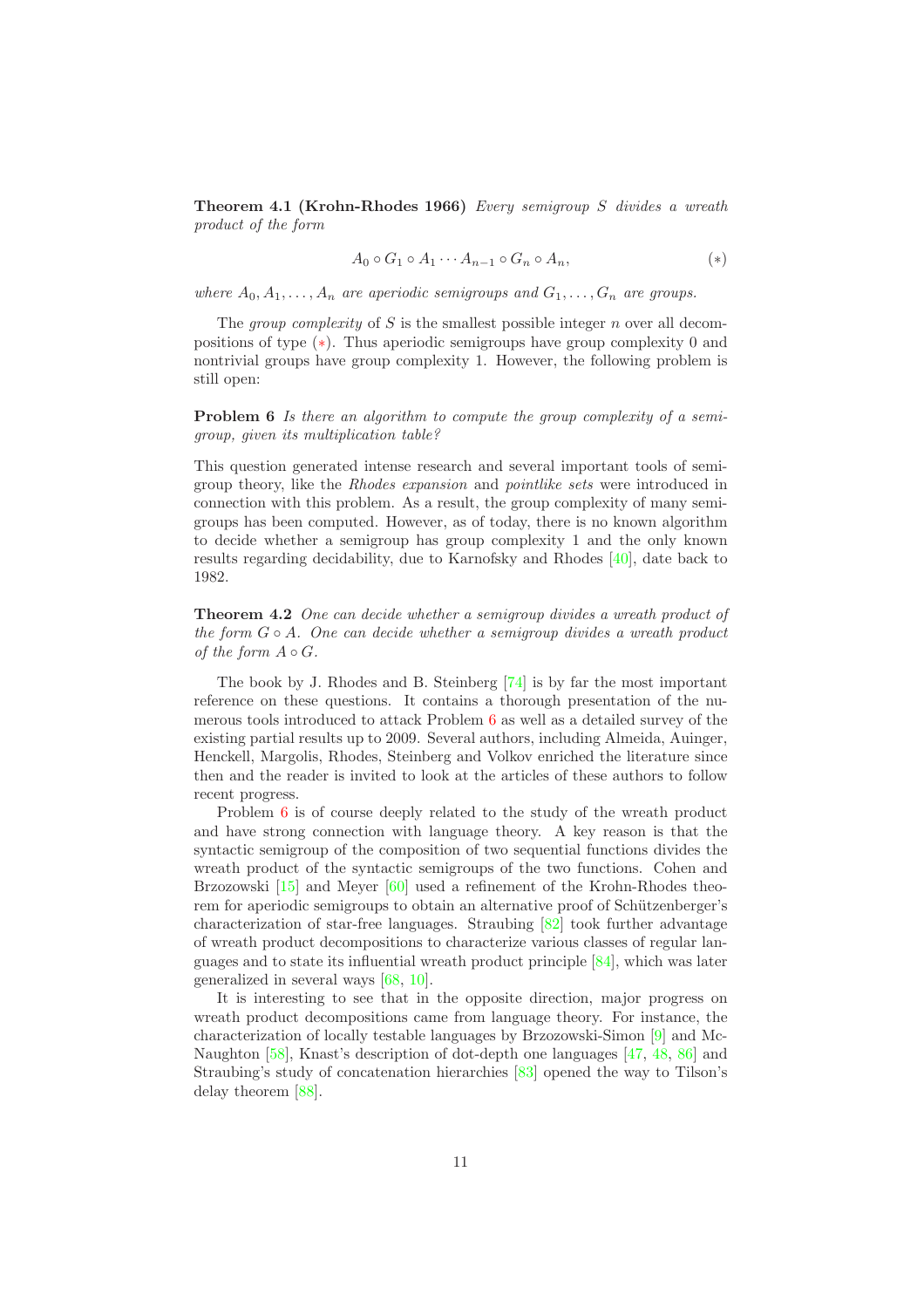## 5 Star removal

Star removal is the only problem of the list that remained untouched, although it is certainly a fascinating question. The absence of references makes it hazardous to evaluate its difficulty, but I hope it will attract more attention in the future. Here is the problem.

Let K be a regular language. Then the equation  $K = XK$  has a maximal solution  $L^*$ . Then  $K = L^*K$  and one can show that the equation in R:

$$
K=L^*R
$$

has a minimal solution  $R = K - (L^* - 1)K$ .

Iterating this process on  $R$ , we get a decomposition

$$
K = L_1^* L_2^* \cdots L_k^* R_k,
$$

where  $R_k$  is the minimal solution of  $K = L_1^* L_2^* \cdots L_k^* R$ .

**Problem 7** *Does this process terminate (i.e.,*  $L_k^* = 1$  *at some point)?* 

## 6 Regularity of non-counting classes

A language L of  $A^*$  is said to be *noncounting of order* n if for all  $x, y, u \in A^*$ ,

$$
xu^n y \in L \iff xu^{n+1}y \in L.
$$

Let  $\sim_n$  be the smallest congruence on  $A^*$  satisfying  $x^n \sim_n x^{n+1}$  for all  $x \in A^*$ and let  $\mu: A^* \to A^*/\sim_n$  be the natural morphism. The problem of the regularity of non-counting classes can be stated formally as follows:

**Problem 8** *Is*  $\mu^{-1}(m)$  *a regular language for every*  $m \in A^*/\sim_n$ ?

An extended version of the problem was studied by McCammond [57].

**Problem 9** Let  $\sim_{n,m}$  be the smallest congruence on  $A^*$  satisfying  $x^n \sim x^{n+m}$ *for all* x ∈ A<sup>∗</sup> *. Are the congruence classes regular?*

The problem is not yet entirely solved but generated intense research. The results by de Luca and Varricchio [19] (1990), McCammond [57] (1991), Guba [29, 30] (1993), Do Lago [21, 22, 23, 24] (1996, 1998, 2001, 2002) can be summarized in the following theorems:

**Theorem 6.1** *Problem* 9 *has a positive answer for*  $n \geq 3$  *and*  $m > 0$ *.* 

**Theorem 6.2** *Problem 9 has a negative answer for*  $n = 2$  *and*  $m > 1$ *.* 

For  $n = 2$ ,  $m = 1$   $(x^3 = x^2)$ , the problem is still open, but a partial result is known. Let us say that a word is *overlap-free* if it contains no factor of the form xyxyx for any  $x \in A^+$  and  $y \in A^*$ . If it contains no proper factor of the form above, then the word is said to be *almost overlap-free*.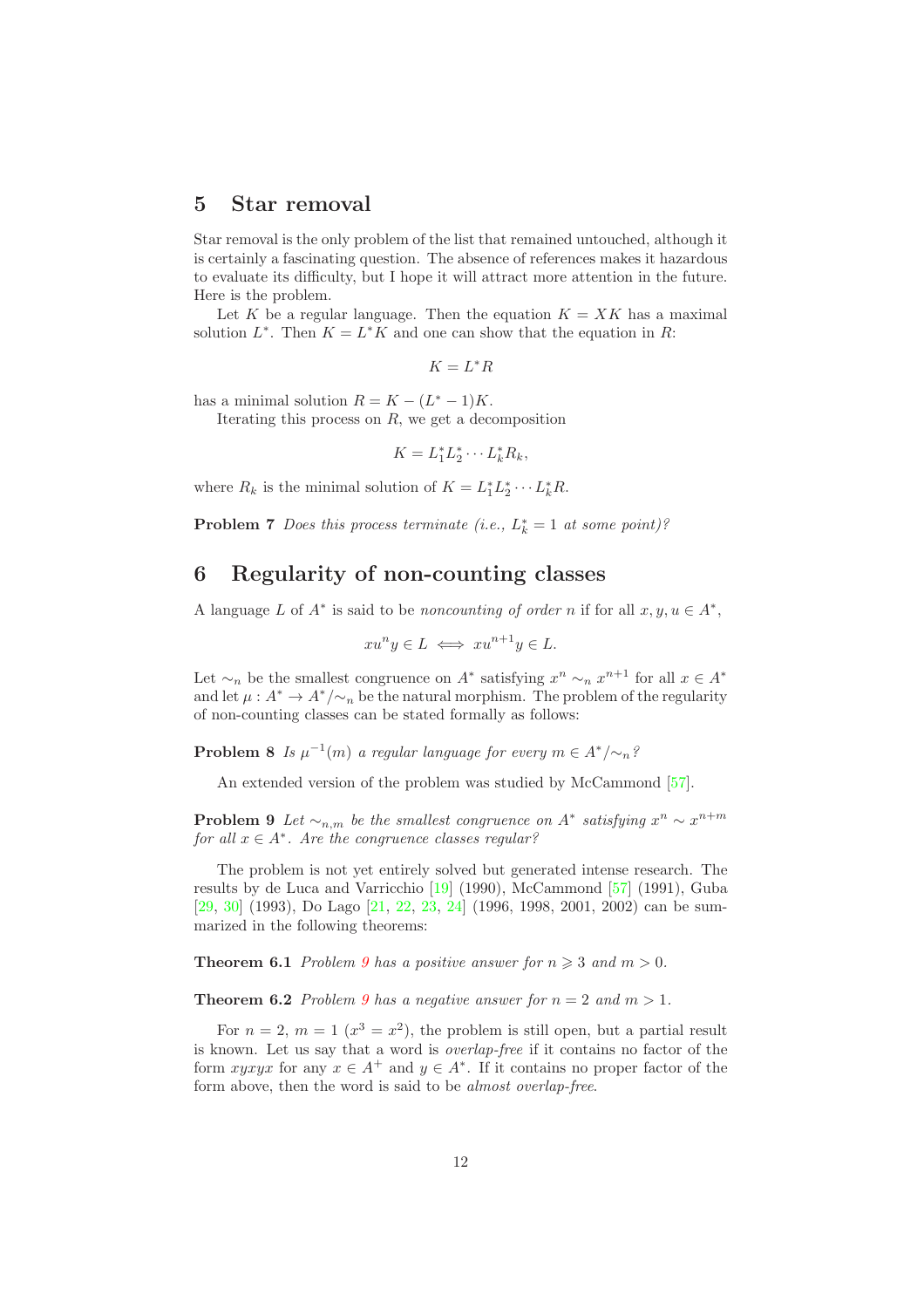**Theorem 6.3 (Plyushchenko and Shur 2011 [69, 71, 70])** *For*  $n = 2$  *and* m = 1*, the congruence class of a word containing an overlap-free or an almost overlap-free word is a regular language.*

The regularity of noncounting classes is also reminiscent of Burnside's celebrated problem, posed by Burnside in 1902. Burnside asked whether a kgenerated group satisfying the identity  $x^n = 1$  is necessarily finite. In 1968, Novikov and Adian disproved the conjecture for every odd  $n$  larger than 4381, a bound that was later reduced to 665 by Adian. Ivanov also disproved the conjecture for each even *n* divisible by  $2^9$  and larger or equal to  $2^{48}$ . The problem has been solved positively for  $k = 1$  and for  $k > 1$  and  $n = 2, 3, 4$  and 6, but is still open for  $n = 5$  and  $k > 1$ .

## 7 Optimality of prefix codes

Recall that a language X of  $A^+$  is a *code* if the condition

$$
x_1 \cdots x_n = x'_1 \cdots x'_m \quad \text{(where } x_i, x'_i \in X)
$$

implies  $n = m$  and  $x_i = x'_i$  for  $i = 1, ..., n$ . It is a prefix code if any two distinct words in X are incomparable for the prefix order.

A language of  $A^*$  can be identified with an element of  $\mathbb{Z}\langle \mathcal{A} \rangle$ , the set of formal series in noncommutative variables in A and coefficients in  $\mathbb{Z}$ . Let  $\alpha : \mathbb{Z}\langle\!\langle A \rangle\!\rangle \rightarrow$  $\mathbb{Z}\langle A \rangle$  be the natural morphism mapping a series in noncommutative variables onto its commutative version. For instance, if  $X = ba + abab + baab + bbab$ , then  $\alpha(X) = ab + 2a^2b^2 + ab^3.$ 

A language X is *commutatively prefix* if  $\alpha(X) = \alpha(P)$  for some prefix code P. In other words, X is commutatively prefix if there exists a bijection from X to some prefix code mapping every word of  $X$  to one of its anagrams.

A nontrivial result, Theorem 14.6.4 in the book of Berstel, Perrin and Reutenauer  $[4]$ , states that a language X is commutatively prefix if and only if the series  $(1 - \alpha(X))/(1 - \alpha(A))$  has nonnegative coefficients. Schützenberger [76] proposed in 1965 the following conjecture:

#### Conjecture 1 *Every code is commutatively prefix.*

This conjecture generated intense research and was proved in some particular cases, but a counterexample was ultimately found by Peter Shor [78] in 1983. The code

$$
X = \{ba, ba^7, ba^{13}, ba^{14}, a^3b, a^3ba^2, a^3ba^4, a^3ba^6, a^8b, a^8ba^6, a^{11}b, a^{11}ba^2, a^{11}ba^4\}
$$

is not commutatively prefix. Following the discovery of this counterexample, Perrin suggested a weaker version of Schützenberger's conjecture. A code is said to be *maximal* if it is not properly contained in any other code.

Problem 10 *Is every finite maximal code commutatively prefix?*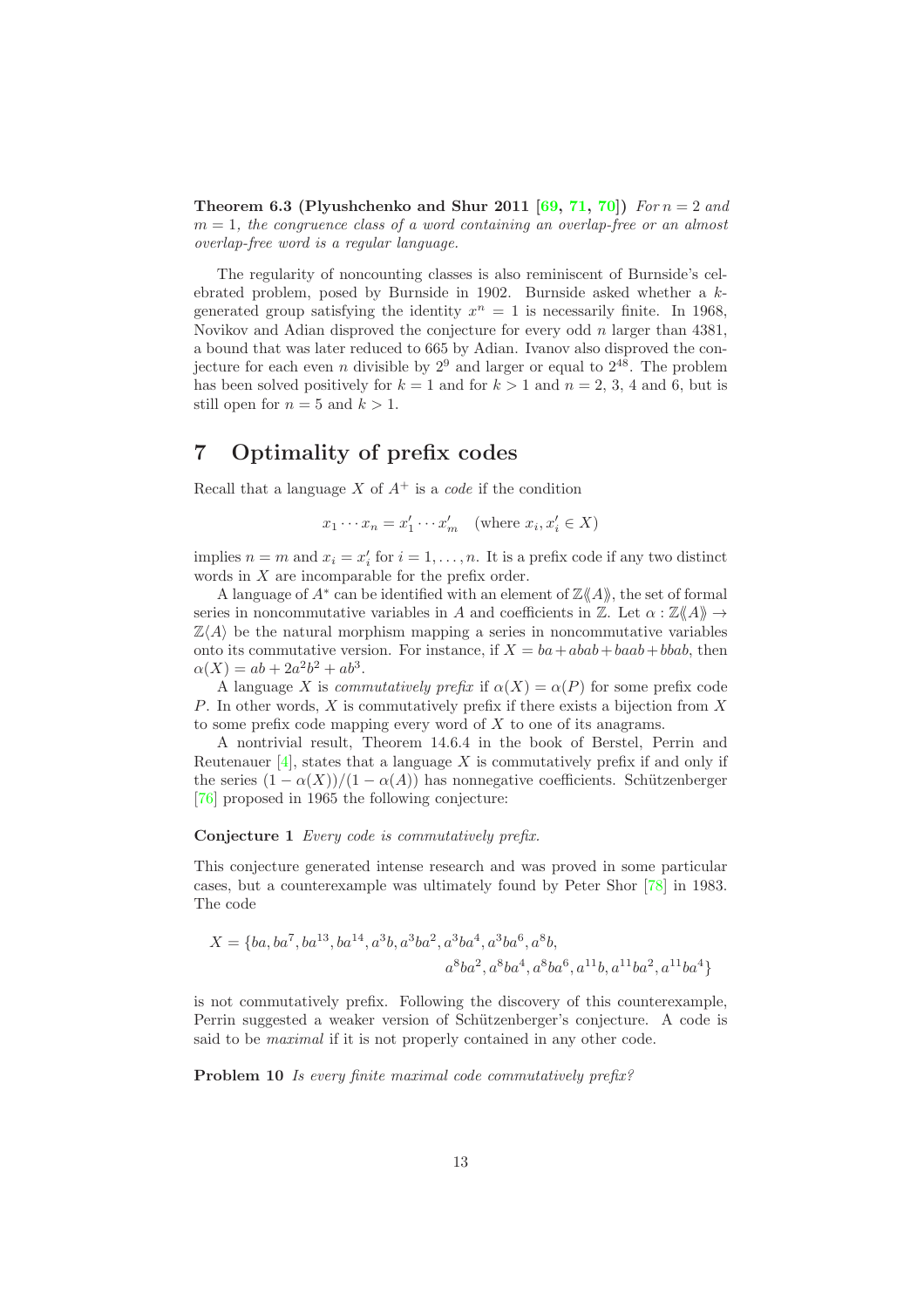This problem is closely related to a question on optimal encodings [3]. A monoid morphism  $\gamma : B^* \to A^*$  is a (prefix) *encoding* if  $\gamma(B)$  is a (prefix) code. Let p be a probability on  $B$ , representing for instance the frequency of the letters of B. For instance, if B is the usual latin alphabet,  $p(a)$  could be the frequency of each letter in written English. Suppose also that each letter a of A has a cost  $c(a)$ , which, in practice, is often interpreted as the time to send the symbol a. The cost of a word  $a_1a_2\cdots a_n$  is then defined as the sum  $c(a_1)+\cdots+c(a_n)$ . The *average weighted cost* of  $\gamma$  is the quantity

$$
W(\gamma) = \sum_{b \in B} p(b)c(b)
$$

and the *optimal encoding problem* is to find, given A, B, p and c, an encoding  $\gamma$  such that  $W(\gamma)$  is minimal. Thus a positive solution to Problem 10 would imply that an optimal encoding can always chosen to be prefix.

Interestingly, Problem 10 is also strongly related to a problem on formal power series. Let  $X \subseteq A^+$ . A pair  $(P, S)$  of subsets of  $A^*$  is called a *positive factorization* for X if each word w factorizes uniquely into  $w = sxy$  with  $p \in P$ ,  $s \in S$ ,  $x \in X$ . In terms of formal power series in  $\mathbb{N}\langle A \rangle$ , this means that

$$
A^* = SX^*P \quad \text{or equivalently} \quad 1 - X = P(1 - A)S.
$$

This condition implies that  $X$  is commutatively prefix. Moreover, if  $P$  and  $S$  are finite, then  $X$  is a finite maximal code. These results motivated the following conjecture, known as the Factorization Conjecture.

Conjecture 2 *For any finite maximal code* X *over* A*, there exist two polynomials*  $P, S \in \mathbb{N} \langle A \rangle$  *such that*  $1 - X = P(1 - A)S$ .

A positive answer to the Factorization Conjecture would also solve positively Problem 10. Both questions are still open, but in 1985, Reutenauer [73] proved the following weaker version of the Factorization Conjecture.

Theorem 7.1 *For any finite maximal code* X *over* A*, there exist two polynomials*  $P, S \in \mathbb{Z}\langle A \rangle$  *such that*  $1 - X = P(1 - A)S$ *.* 

Reutenauer's theorem gives strong evidence that the Factorization Conjecture might be true. For a complete discussion, the reader is referred to the book of Berstel, Perrin and Reutenauer  $[4]$  and to the survey papers of Bruyère and Latteux [7] and of Béal, Berstel, Marcus, Perrin, Reutenauer and Siegel [3].

## 8 Conclusion

Janusz A. Brzozowski really has excellent taste! The challenging problems he selected 35 years ago fostered intense studies and are still at the heart of current research. Only two of them, the limitedness problem and the restricted star height problem, have been completely solved. One of them, the regularity of non-counting classes, is almost solved. Significant progress has been done on group complexity and on optimality of prefix codes. Only little progress is to be reported on star height and the star removal problem remained untouched.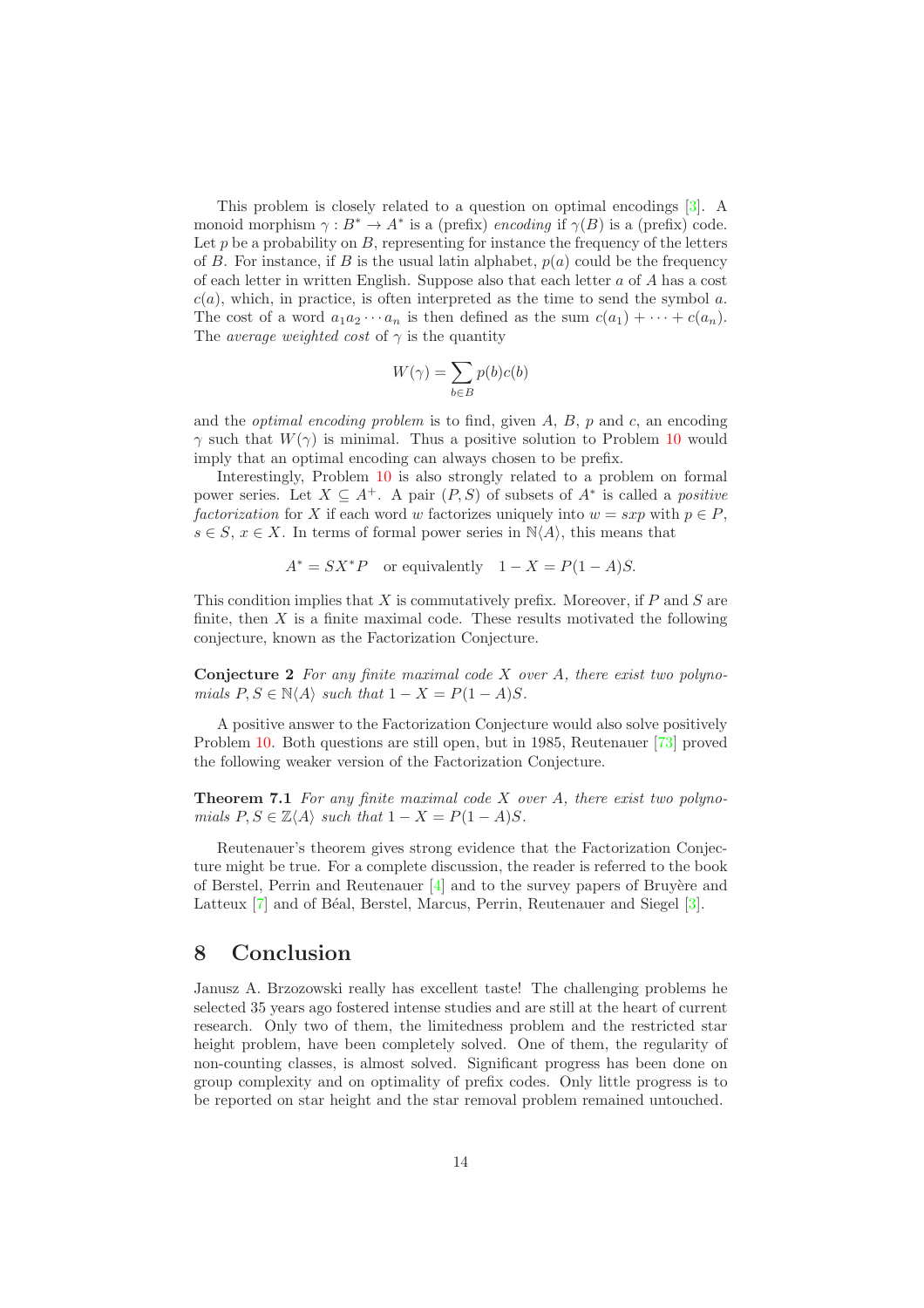The amount of new ideas created or expanded to solve these questions, mixing algebra, logic and automata theory are cause for optimism and one can hope for a complete solution of some of Brzozowski's open problems within the next 35 years.

## Acknowledgments

I would like to thank Jeffrey Shallit for his kind invitation to the Brzozowski's conference and for his useful comments on this paper. The author was funded from the European Research Council (ERC) under the European Union's Horizon 2020 research and innovation programme (grant agreement No 670624).

## References

- [1] J. Almeida, *Finite semigroups and universal algebra. Series in Algebra*, vol. 3, World Scientific, Singapore, 1994.
- [2] J. Almeida and P. Weil, Relatively free profinite monoids: an introduction and examples, in *NATO Advanced Study Institute Semigroups, Formal Languages and Groups*, J. Fountain (ed.), vol. 466, pp. 73–117, Kluwer Academic Publishers, 1995.
- [3] M.-P. BÉAL, J. BERSTEL, B. H. MARCUS, D. PERRIN, C. REUTENAUER and P. H. Siegel, Variable-length codes and finite automata, in *Selected topics in information and coding theory*, I. Woungang (ed.), pp. 505–584, *Ser. Coding Theory Cryptol.* vol. 7, World Sci. Publ., Hackensack, NJ, 2010.
- [4] J. Berstel, D. Perrin and C. Reutenauer, *Codes and Automata*, *Encyclopedia of Mathematics and its Applications* vol. 129, Cambridge University Press, 2009. 634 pages.
- [5] M. BOJAŃCZYK, Star Height via Games, in *Logic in Computer Science (LICS), 2015 30th Annual ACM/IEEE Symposium on*, pp. 214–219, IEEE Computer Society, 2015.
- [6] M. BOJAŃCZYK AND T. COLCOMBET, Bounds in w-Regularity, in 21th *IEEE Symposium on Logic in Computer Science (LICS 2006), 12-15 August 2006, Seattle, WA, USA, Proceedings*, pp. 285–296, IEEE Computer Society, 2006.
- [7] V. BRUYÈRE AND M. LATTEUX, Variable-length maximal codes, in  $Au$ *tomata, languages and programming (Paderborn, 1996)*, pp. 24–47, *Lect. Notes Comp. Sci.* vol. 1099, Springer, Berlin, 1996.
- [8] J. A. Brzozowski, Open problems about regular languages, in *Formal language theory. Perspectives and open problems. (Proceedings of a symposium held in Santa Barbara, California, December 10-14, 1979).*, R. V. Book (ed.), pp. 23–47, New York Etc.: Academic Press, a Subsidiary of Harcourt Brace Jovanovich, Publishers. XIII, 454 p., 1980.
- [9] J. A. Brzozowski and I. Simon, Characterizations of locally testable events, *Discrete Math.* 4 (1973), 243–271.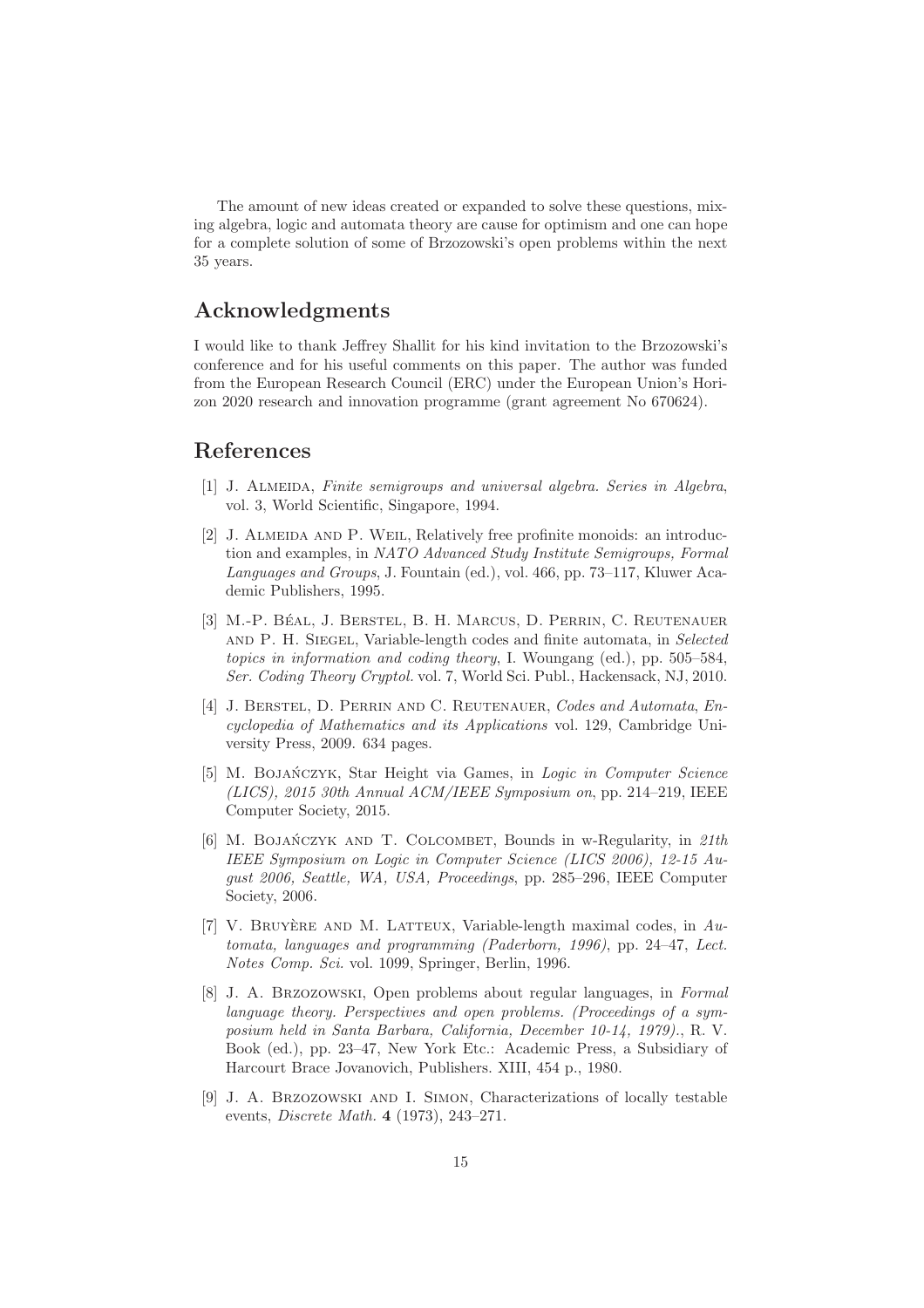- [10] L. CHAUBARD, J.-É. PIN AND H. STRAUBING, Actions, Wreath Products of C-varieties and Concatenation Product, *Theoret. Comput. Sci.* 356 (2006), 73–89.
- [11] R. S. Cohen, *Cycle rank of transition graphs and the star height of regular events*, PhD thesis, University of Ottawa, Ottawa, 1968.
- [12] R. S. Cohen, Star height of certain families of regular events, *J. Comput. System Sci.* 4 (1970), 281–297.
- [13] R. S. Cohen, Techniques for establishing star height of regular sets, *Math. Systems Theory* 5 (1971), 97–114.
- [14] R. S. Cohen and J. A. Brzozowski, General properties of star height of regular events, *J. Comput. System Sci.* 4 (1970), 260–280.
- [15] R. S. Cohen and J. A. Brzozowski, Dot-Depth of Star-Free Events, *J. Comput. Syst. Sci.* 5,1 (1971), 1–16.
- [16] T. COLCOMBET, The theory of stabilisation monoids and regular cost functions, in *Automata, languages and programming. Part II*, Berlin, 2009, pp. 139–150, *Lecture Notes in Comput. Sci.* vol. 5556, Springer.
- [17] T. COLCOMBET, Regular cost functions, Part I: Logic and algebra over words, *Log. Methods Comput. Sci.* 9,3 (2013), 3:3, 47.
- [18] L. Daviaud and C. Paperman, Classes of Languages Generated by the Kleene Star of a Word, in *Mathematical Foundations of Computer Science 2015 - 40th International Symposium, MFCS 2015, Milan, Italy, August 24-28, 2015, Proceedings, Part I*, G. F. Italiano, G. Pighizzini and D. Sannella (eds.), pp. 167–178, *Lect. Notes Comp. Sci.* vol. 9234, Springer, 2015.
- [19] A. De Luca and S. Varricchio, On noncounting regular classes, in *Automata, languages and programming (Coventry, 1990)*, pp. 74–87, *Lect. Notes Comp. Sci.* vol. 443, Springer, New York, 1990.
- [20] F. DEJEAN AND M. P. SCHÜTZENBERGER, On a question of Eggan, *Information and Control* 9 (1966), 23–25.
- [21] A. P. Do LAGO, On the Burnside semigroups  $x^n x^{n+m}$ , *Internat. J. Algebra Comput.* 6,2 (1996), 179–227.
- [22] A. P. Do Lago, Maximal groups in free Burnside semigroups, in *LATIN'98: theoretical informatics (Campinas, 1998)*, pp. 65–75, *Lect. Notes Comp. Sci.* vol. 1380, Springer, Berlin, 1998.
- [23] A. P. Do Lago, Local groups in free groupoids satisfying certain monoid identities, *Internat. J. Algebra Comput.* 1–2 (2002), 357–369. International Conference on Geometric and Combinatorial Methods in Group Theory and Semigroup Theory (Lincoln, NE, 2000).
- [24] A. P. Do Lago and I. Simon, Free Burnside semigroups, *Theor. Inform. Appl.* 35,6 (2001), 579–595 (2002). A tribute to Aldo de Luca.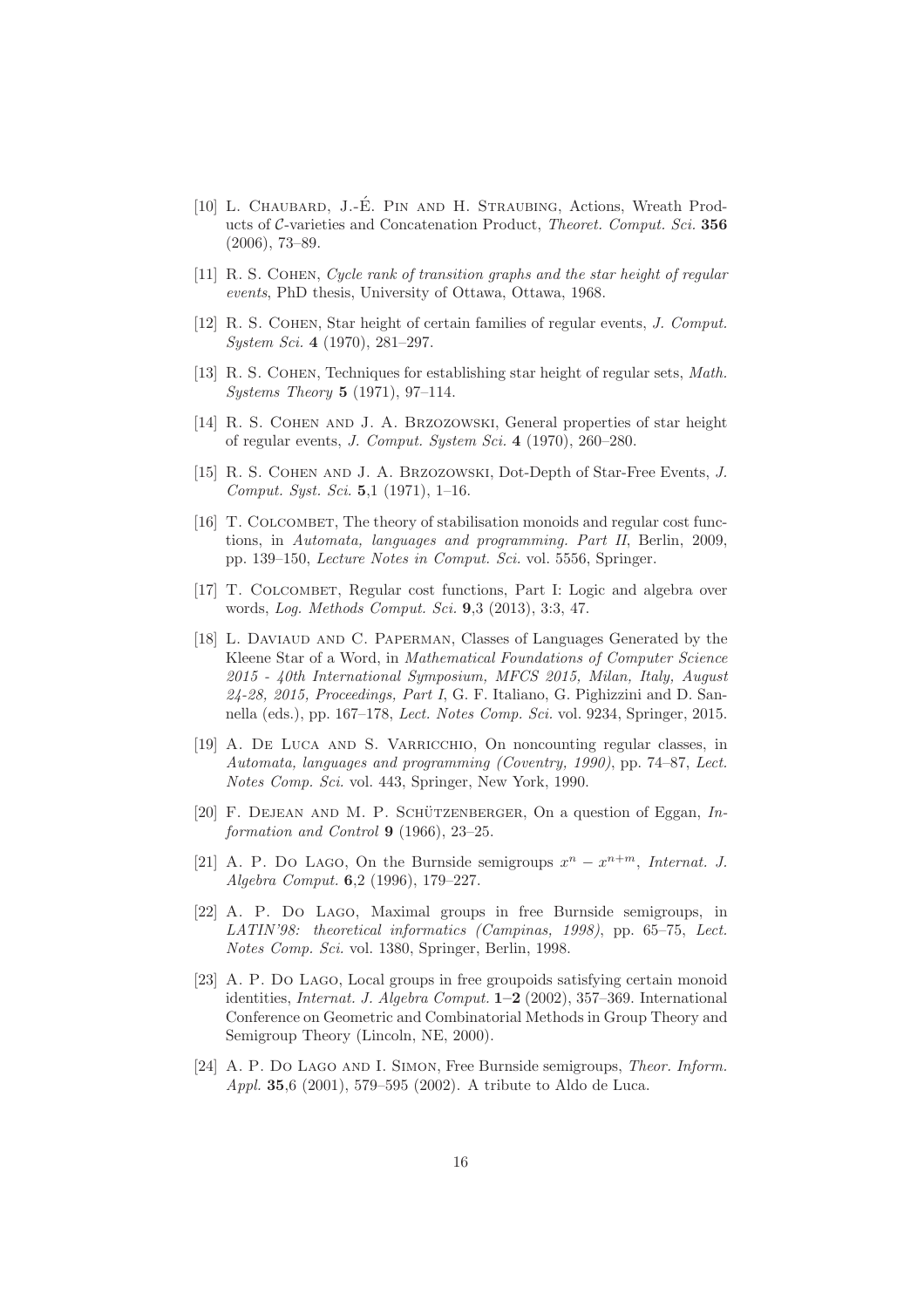- [25] L. C. EGGAN, Transition graphs and the star height of regular events, *Michigan Math. J.* 10 (1963), 385–397.
- [26] S. Eilenberg, *Automata, languages, and machines. Vol. B*, Academic Press [Harcourt Brace Jovanovich Publishers], New York, 1976. With two chapters ("Depth decomposition theorem" and "Complexity of semigroups and morphisms") by Bret Tilson, Pure and Applied Mathematics, Vol. 59.
- [27] Z. ESIK, Extended temporal logic on finite words and wreath products of monoids with distinguished generators, in *Developments in language theory. 6th international conference, DLT 2002, Kyoto, Japan, September 18-21*, M. E. A. Ito (ed.), Berlin, 2002, pp. 43–58, *Lect. Notes Comp. Sci.* n˚2450, Springer.
- [28] M. GEHRKE, S. GRIGORIEFF AND J.-É. PIN, Duality and equational theory of regular languages, in *ICALP 2008, Part II*, L. Aceto and al. (eds.), Berlin, 2008, pp. 246–257, *Lect. Notes Comp. Sci.* vol. 5126, Springer.
- [29] V. S. GUBA, The word problem for the relatively free semigroup satisfying  $T^m = T^{m+n}$  with  $m \geq 4$  or  $m = 3$ ,  $n = 1$ , *Internat. J. Algebra Comput.* 3,2 (1993), 125–140.
- [30] V. S. GUBA, The word problem for the relatively free semigroup satisfying  $T^m = T^{m+n}$  with  $m \ge 3$ , *Internat. J. Algebra Comput.* **3**,3 (1993), 335-347.
- [31] K. Hashiguchi, A decision procedure for the order of regular events, *Theoret. Comput. Sci.* 8 (1979), 69–72.
- [32] K. Hashiguchi, Limitedness theorem on finite automata with distance functions, *J. Comput. System Sci.* 24 (1982), 233–244.
- [33] K. Hashiguchi, Regular languages of star height one, *Inform. and Control* 53 (1982), 199–210.
- [34] K. HASHIGUCHI, Algorithms for determining relative star height and star height, *Inform. and Comput.* 78,2 (1988), 124–169.
- [35] K. Hashiguchi, Improved limitedness theorems on finite automata with distance functions, *Theoret. Comput. Sci.* 72,1 (1990), 27–38.
- [36] K. Hashiguchi, New upper bounds to the limitedness of distance automata, *Theoret. Comput. Sci.* 233,1-2 (2000), 19–32.
- [37] W. Henneman, *Algebraic theory of automata*, PhD thesis, Massachusetts Institute of Technology, 1971.
- [38] C. E. Hughes and S. M. Selkow, The finite power property for contextfree languages, *Theoret. Comput. Sci.* 15,1 (1981), 111–114.
- [39] G. JACOB, La finitude des représentations linéaires de semi-groupes est d´ecidable, *J. Algebra* 52 (1978), 437–459.
- [40] J. KARNOFSKY AND J. RHODES, Decidability of complexity one-half for finite semigroups, *Semigroup Forum* 24,1 (1982), 55–66.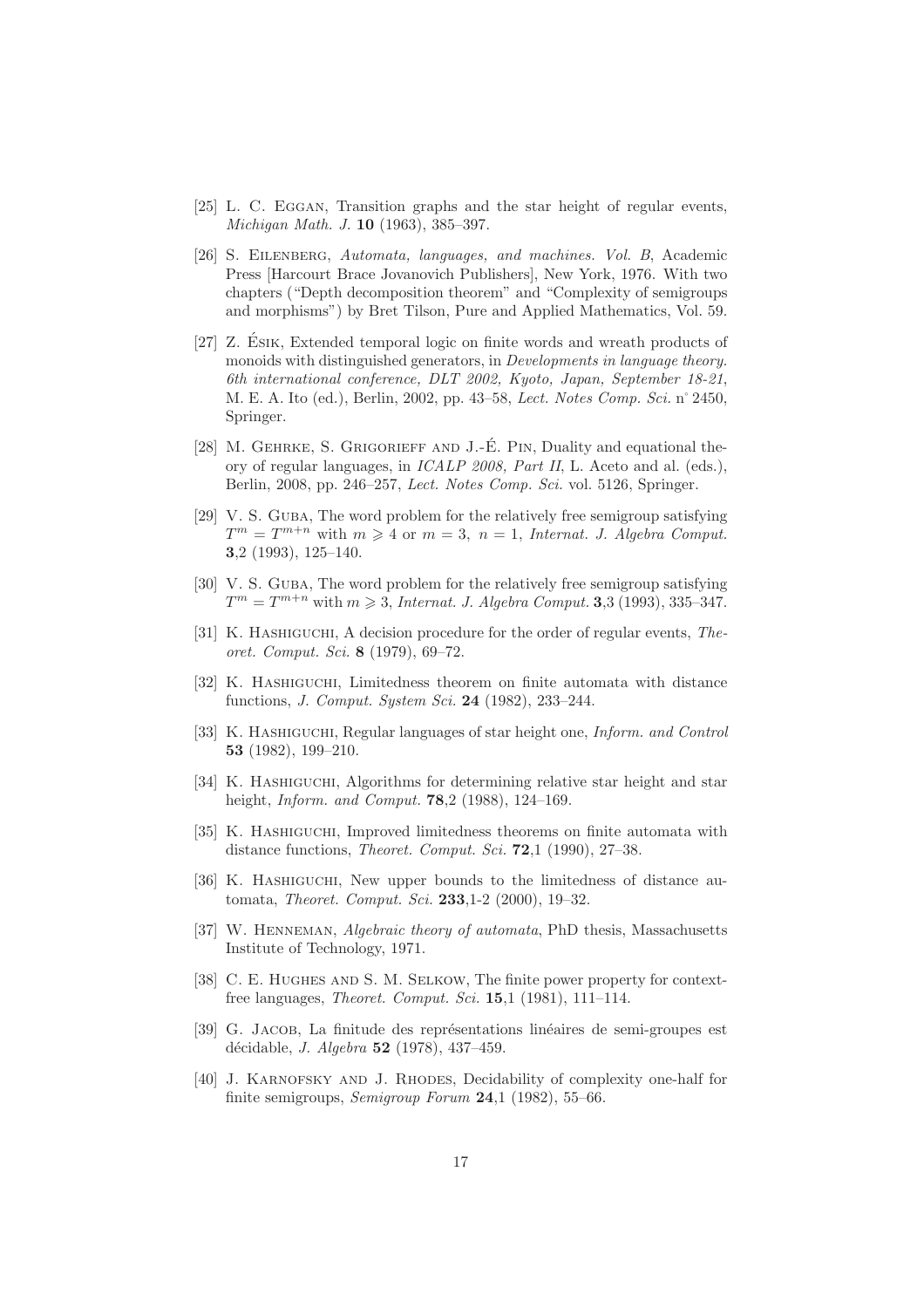- [41] D. Kirsten, The finite power problem revisited, *Inf. Process. Lett.* 84,6 (2002), 291–294.
- [42] D. KIRSTEN, The star problem and the finite power property in trace monoids: reductions beyond C4, *Inform. and Comput.* 176,1 (2002), 22– 36.
- [43] D. Kirsten, Desert automata and the finite substitution problem (extended abstract), in *STACS 2004*, pp. 305–316, *Lect. Notes Comp. Sci.* vol. 2996, Springer, Berlin, 2004.
- [44] D. Kirsten, Distance desert automata and the star height one problem (extended abstract), in *Foundations of software science and computation structures*, pp. 257–272, *Lect. Notes Comp. Sci.* vol. 2987, Springer, Berlin, 2004.
- [45] D. Kirsten, Distance desert automata and the star height problem, *Theoret. Informatics Appl.* 39,3 (2005), 455–509.
- [46] D. KIRSTEN AND G. RICHOMME, Decidability equivalence between the star problem and the finite power problem in trace monoids, *Theory Comput. Syst.* 34,3 (2001), 193–227.
- [47] R. Knast, A semigroup characterization of dot-depth one languages, *RAIRO Inform. Théor.* **17.**4 (1983), 321-330.
- [48] R. KNAST, Some theorems on graph congruences, *RAIRO Inform. Théor.* 17,4 (1983), 331–342.
- [49] M. Kunc, Equational description of pseudovarieties of homomorphisms, *Theoretical Informatics and Applications* 37 (2003), 243–254.
- [50] H. Leung, *An algebraic method for solving decision problems in finite automata theory*, PhD thesis, Department of Computer Science, The Pennsylvania State University, 1987.
- [51] H. LEUNG AND V. PODOLSKIY, The limitedness problem on distance automata: Hashiguchi's method revisited, *Theoret. Comput. Sci.* 310,1-3 (2004), 147–158.
- [52] M. Linna, Finite power property of regular languages, in *Automata, languages and programming (Proc. Sympos., Rocquencourt, 1972)*, Nivat (ed.), pp. 87–98, North Holland, Amsterdam, 1973.
- [53] D. Lippert and W. Thomas, Relativized star-free expressions, firstorder logic, and a concatenation game, in *Semigroups, theory and applications (Oberwolfach, 1986)*, pp. 194–204, *Lecture Notes in Math.* vol. 1320, Springer, Berlin, 1988.
- [54] S. Lombardy, *Approche structurelle de quelques probl`emes de la théorie des automates*, PhD thesis, École nationale sup ?erieure des télécommunications, Paris, 2001.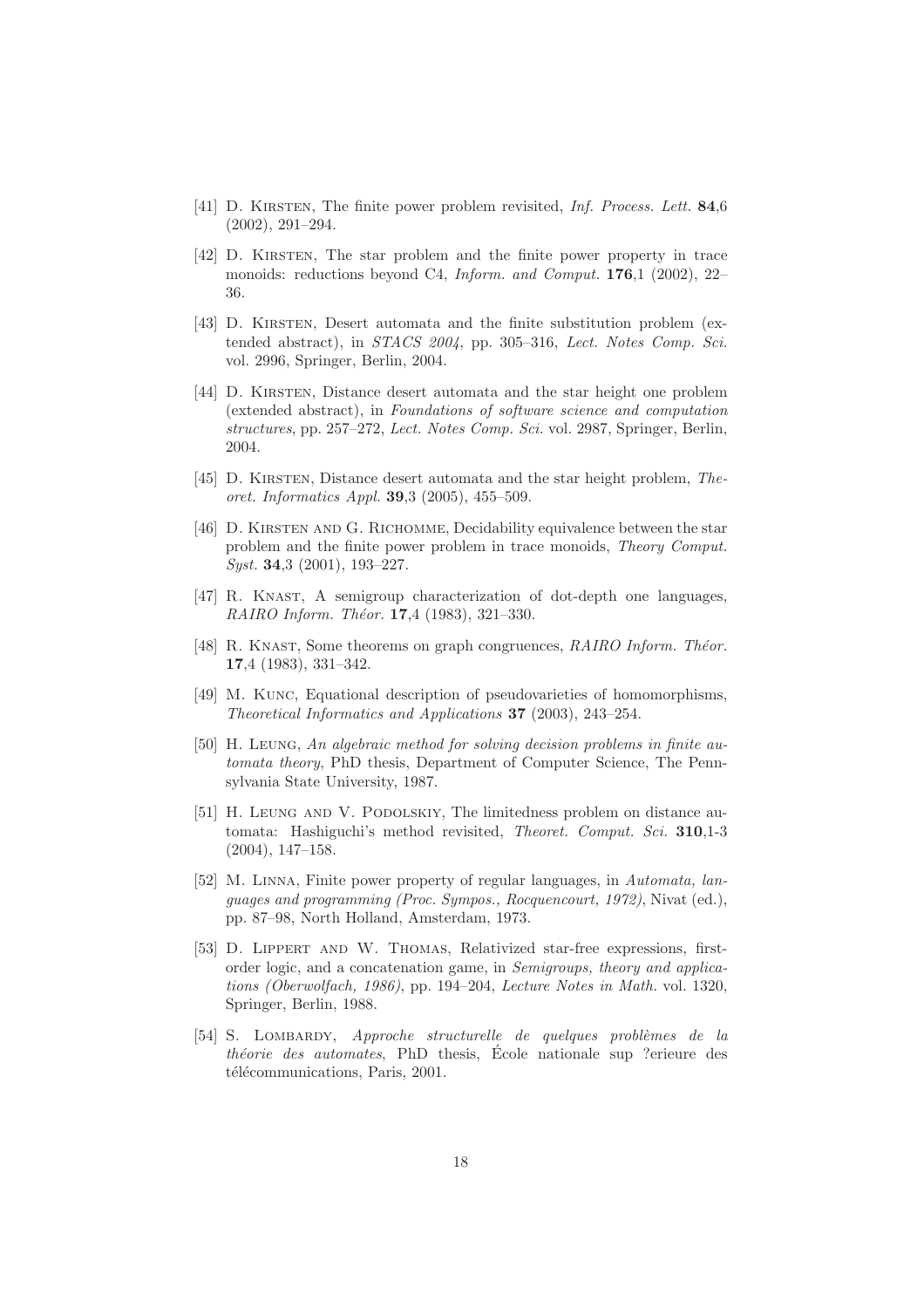- [55] S. LOMBARDY AND J. SAKAROVITCH, Star height of reversible languages and universal automata, in *LATIN 2002: Theoretical informatics (Cancun)*, pp. 76–90, *Lecture Notes in Comput. Sci.* vol. 2286, Springer, Berlin, 2002.
- [56] A. Mandel and I. Simon, On Finite Semigroups of Matrices, *Theoret. Comput. Sci.* 5 (1977), 101–111.
- [57] J. McCAMMOND, The solution to the word problem for the relatively free semigroups satisfying  $T^a = T^{a+b}$  with  $a \geq 6$ , *Internat. J. Algebra Comput.* 1,1 (1991), 1–32.
- [58] R. MCNAUGHTON, Algebraic decision procedures for local testability, *Math. Systems Theory* 8,1 (1974), 60–76.
- [59] R. McNaughton and S. Papert, *Counter-free automata*, The M.I.T. Press, Cambridge, Mass.-London, 1971. With an appendix by William Henneman, M.I.T. Research Monograph, No. 65.
- [60] A. R. Meyer, A note on star-free events, *J. Assoc. Comput. Mach.* 16 (1969), 220–225.
- [61] J.-É. PIN, The Brzozowski hierarchy, 45 years later. To appear.
- [62] J.-É. PIN, Sur le monoïde de  $L^*$  lorsque  $L$  est un langage fini, *Theoret. Comput. Sci.* 7 (1978), 211–215.
- [63] J.-E. PIN, *Varieties of formal languages*, North Oxford, London and Plenum, New-York, 1986. (Traduction de Variétés de langages formels).
- [64] J.-E. PIN, Tropical Semirings, in *Idempotency*, J. Gunawardena (ed.), pp. 50–69, Cambridge University Press, 1998.
- [65] J.-E. Pin ´ , Equational descriptions of languages, *Int. J. Found. Comput. S.* 23 (2012), 1227–1240.
- [66] J.-E. Pin and H. Straubing, Some results on C-varieties, *Theoret. Informatics Appl.* 39 (2005), 239–262.
- $[67]$  J.-É. PIN, H. STRAUBING AND D. THÉRIEN, Some results on the generalized star-height problem, *Information and Computation* 101 (1992), 219–250.
- [68] J.-É. PIN AND P. WEIL, The wreath product principle for ordered semigroups, *Communications in Algebra* 30 (2002), 5677–5713.
- [69] A. N. PLYUSHCHENKO, On the word problem in free Burnside semigroups with the identity  $x^2 = x^3$ , Izv. Vyssh. Uchebn. Zaved. Mat. 11 (2011), 89–93.
- [70] A. N. Plyushchenko and A. M. Shur, Almost overlap-free words and the word problem for the free Burnside semigroup satisfying  $x^2 = x^3$ , In*ternat. J. Algebra Comput.* 21,6 (2011), 973–1006.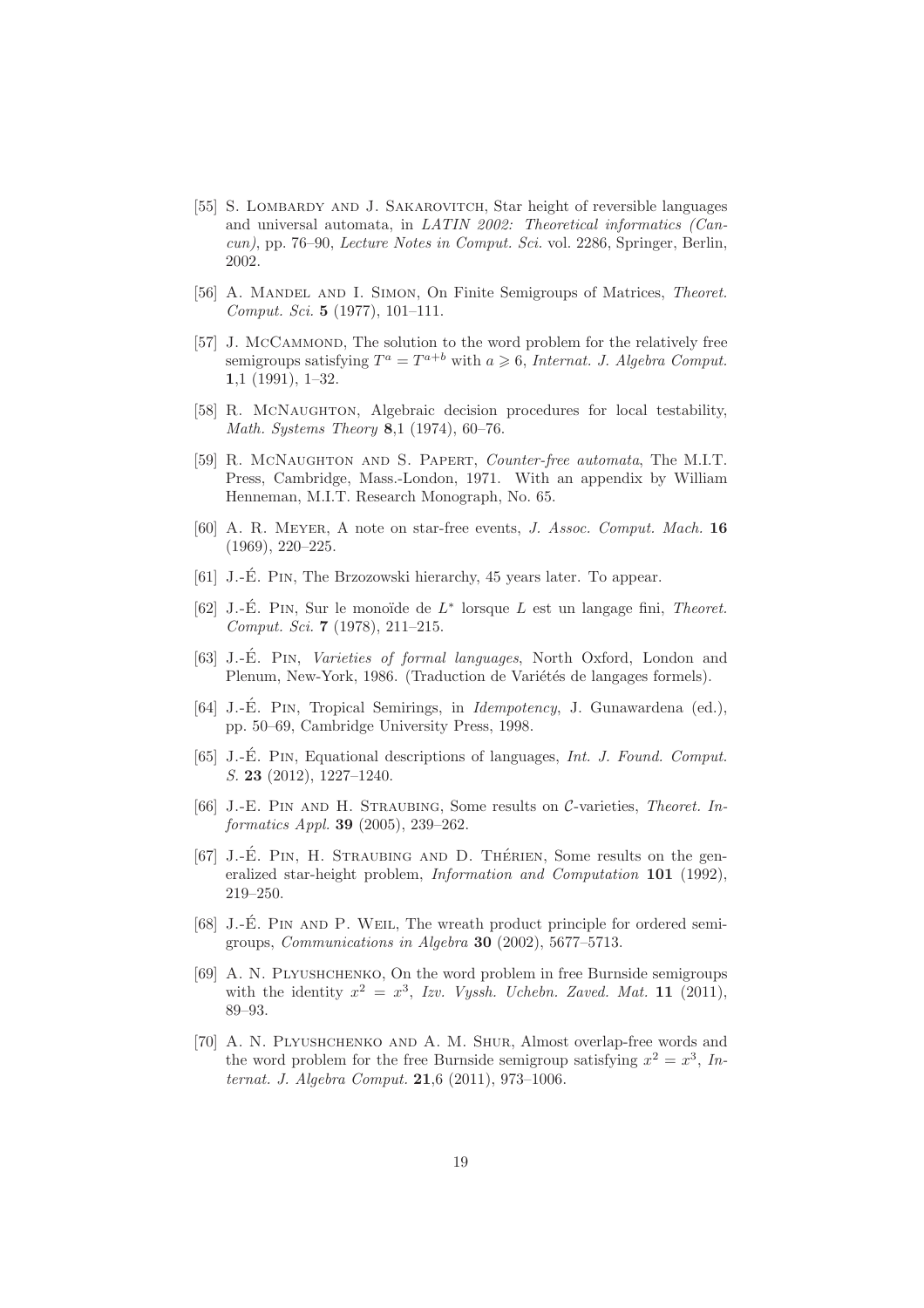- [71] A. N. Plyushchenko and A. M. Shur, On Brzozowski's conjecture for the free Burnside semigroup satisfying  $x^2 = x^3$ , in *Developments in language theory*, pp. 362–373, *Lect. Notes Comp. Sci.* vol. 6795, Springer, Heidelberg, 2011.
- [72] J. REITERMAN, The Birkhoff theorem for finite algebras, *Algebra Universalis* 14,1 (1982), 1–10.
- [73] C. REUTENAUER, Noncommutative factorization of variable-length codes, *J. Pure Appl. Algebra* 36,2 (1985), 167–186.
- [74] J. Rhodes and B. Steinberg, *The* q*-theory of finite semigroups*, *Springer Monographs in Mathematics*, Springer, New York, 2009.
- [75] J. M. Robson, More languages of generalised star height 1, *Theoret. Comput. Sci.* 106,2 (1992), 327–335.
- [76] M.-P. SCHÜTZENBERGER, Codes à longueur variable. Lecture held in 1965, at a seminar in Royan (also published in École de printemps "Théorie des codes", 1979, p. 247-271), 1965.
- [77] M.-P. SCHÜTZENBERGER, On finite monoids having only trivial subgroups, *Information and Control* 8 (1965), 190–194.
- [78] P. W. Shor, A counterexample to the triangle conjecture, *J. Combin. Theory Ser. A* 38,1 (1985), 110–112.
- [79] I. Simon, Limited subsets of a free monoid, in *Proc. 19th Annual Symposium on Foundations of Computer Science*, pp. 143–150, IEEE, Piscataway, N.J., 1978.
- [80] I. Simon, Recognizable sets with multiplicities in the tropical semiring, in *Mathematical foundations of computer science, 1988 (Carlsbad, 1988)*, pp. 107–120, *Lect. Notes Comp. Sci.* vol. 324, Springer, Berlin, 1988.
- [81] I. Simon, On semigroups of matrices over the tropical semiring, *RAIRO Inform. Théor. Appl.* **28**, 3-4 (1994), 277-294.
- [82] H. Straubing, Families of recognizable sets corresponding to certain varieties of finite monoids, *J. Pure Appl. Algebra* 15,3 (1979), 305–318.
- [83] H. STRAUBING, Finite semigroup varieties of the form  $V * D$ , *J. Pure Appl. Algebra* 36,1 (1985), 53–94.
- [84] H. Straubing, The wreath product and its applications, in *Formal properties of finite automata and applications (Ramatuelle, 1988)*, pp. 15–24, *Lect. Notes Comp. Sci.* vol. 386, Springer, Berlin, 1989.
- [85] H. Straubing, On logical descriptions of regular languages, in *LATIN 2002*, Berlin, 2002, pp. 528–538, *Lect. Notes Comp. Sci.* n˚2286, Springer.
- [86] D. THÉRIEN, Catégories et langages de dot-depth un, *RAIRO Inform. Théor. Appl.* **22**,4 (1988), 437-445.
- [87] W. Thomas, Remark on the star-height-problem, *Theoret. Comput. Sci.* 13,2 (1981), 231–237.